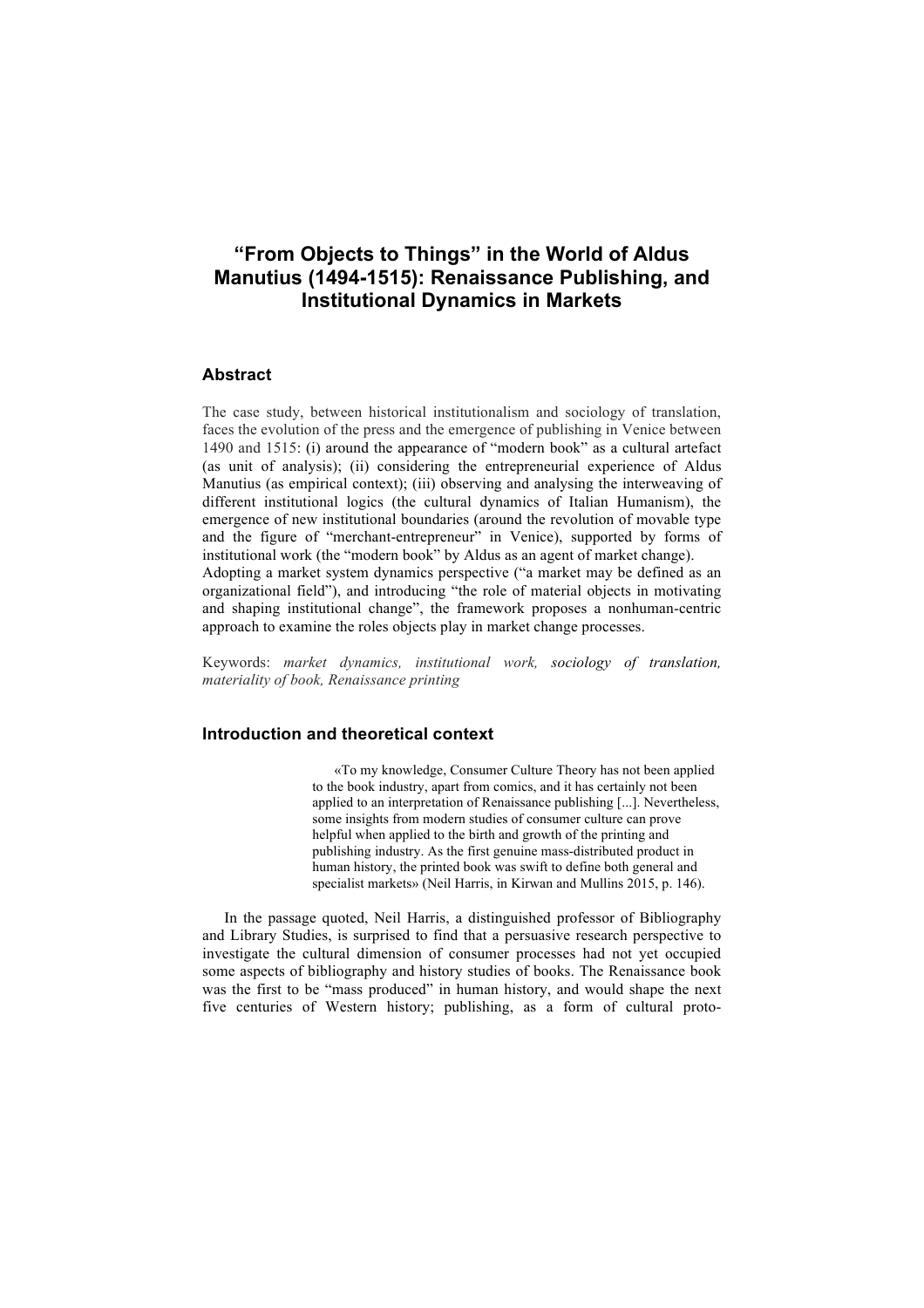entrepreneurship, has contributed to shaping the socio-economic dimension of that vast movement known as Italian humanism.

In 1465, the introduction of printing with movable type in Italy was conventionally associated with two German typographers staying at a Benedictine monastery in Subiaco (Richardson 1999, Pettegree 2011, Suarez and Wouldhuysen 2013). When it was introduced in Venice in 1469, at the hands of a German, the new invention was already rapidly spreading across the rest of Germany, in other parts of Italy (between 1467 and 1471) and in France (between 1470 and 1473). Around 1480, that technology did not seem to have any special secrets: those who followed the example of Johann Gutenberg were limited to «creating a surrogate manuscript, but at a lower cost and much quicker» (Graheli, in Plebani 2016: p. 151). Yet, between 1490 and 1515, in Venice more than anywhere else, it was possible to understand the revolutionary potential of the invention of movable type: in just a few years, Aldus Manutius, a modest grammarian and pedagogue, became the most famous book printer and publisher.

By combining the intuition of Neil Harris and the evolution of bibliographic studies, the birth of modern publishing can be investigated using the method in which, in Renaissance Venice, the evolution of the book was shaped as an artefact. What emerges is an interesting work program not only for librarians, historians, and philologists, problematizing (Alvesson and Sandberg 2011): a) the evolution of the concept of the book materiality; b) the attention to the social conditions of book production in the Renaissance publishing; c) the question of how specialist knowledge can be "translated into practice" by producing processes of change in terms of institutional dynamics on a specific technology.

As Humpreys (2010) argued, research in marketing has tended: to approach «the question [of market change] by studying particular product categories or companies» (p. 1); considering the consumer need or technological innovation as an "exogenous variable", «[…] often emphasizing marketers [and consumers] as the main agents of marketplace dynamics» (Dolbec and Fischer (2015 p. 1447). This work, with a pluralist approach, introduces "the role of material objects in motivating and shaping institutional change" (Nicolini, Mengis and Swan 2012, p. 612), a nonhuman-centric framework to examine the roles objects play in market change as a political and social process (Tadajewski 2010).

The research strategy adopted integrates the traditions of *Science and Technology Studies* (Law 1986, 1991; Latour 2005), *Social Construction of Technologies* (Bijkers, Hughes and Pinch 1987) and the *sociology of markets* (Callon 1998): the first base «for integrating materiality into institutional analysis might be the sociology of technology» (Hampel, Lawrence and Tracey 2017, p. 577). As an initial approximation, as John Law suggests, the research problem is mainly attributable to: «how do objects, artefacts and technical practices come to be stabilised? And why do they take the shape or form that they do?» (1986, p. 112). With regard to Aldus' role in the history of the book and publishing, this work aims to contribute to the research threads on the processes of "market change and development" (Mclaran *et al.* 2009; Araujo, Finch and Kjellberg 2010) and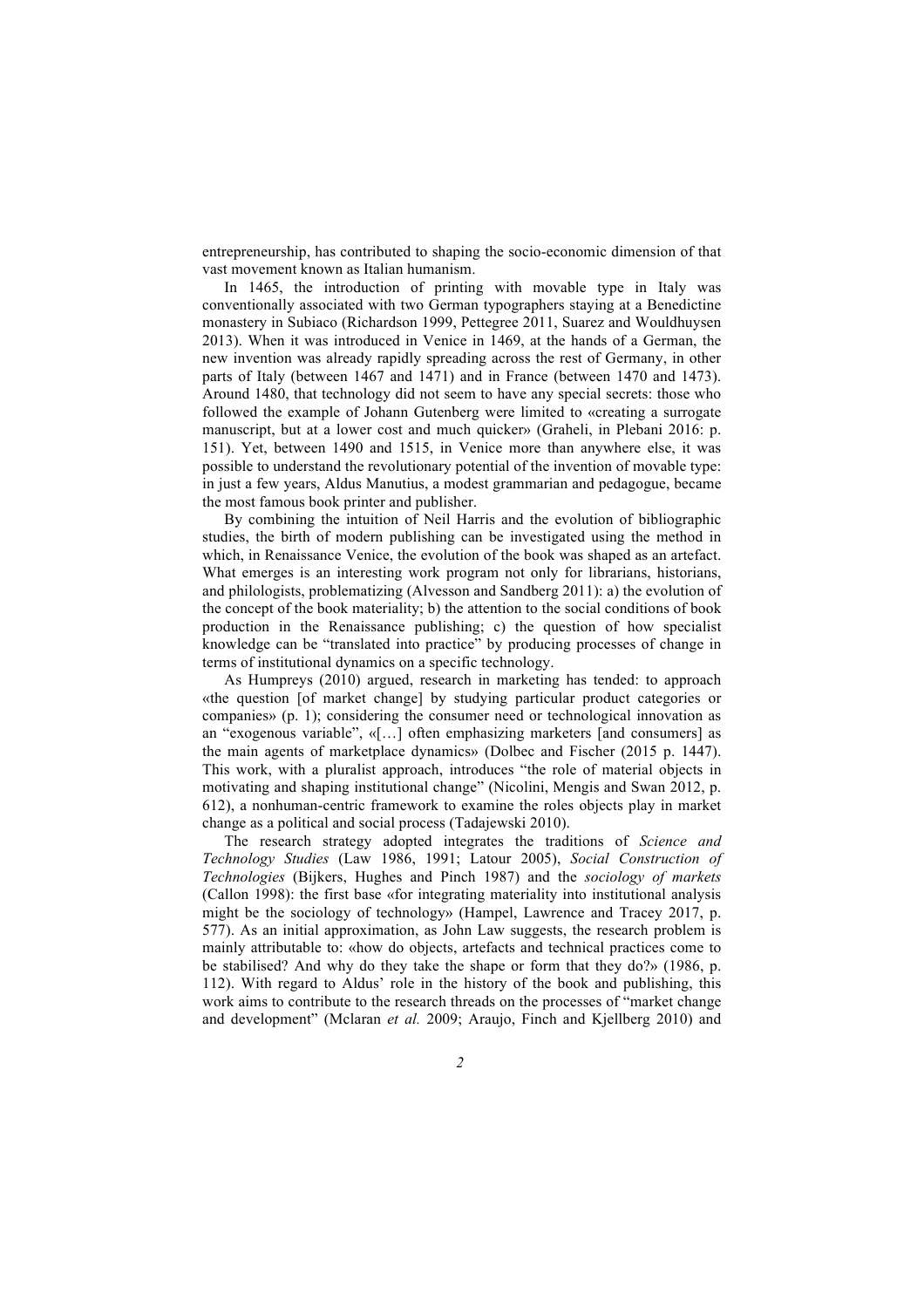"market system dynamics" (Marketing Theory 2017). Organisational institutionalism frames this investigation thread (Grenwood *et al.* 2008): a market can be defined as «an organisational field encompassing a set of institutions and actors, governed by *institutional logics*, supported by *institutional work*, and characterised by *institutional boundaries*» (Dolbec and Fischer 2015, p. 1449).

Furthermore, the study of institutional change and the role objects play in market change processes draw «significantly on the sociology of practice that has been an important part of the broader practice turn in the social sciences» (Hampel, Lawrence and Tracey 2017, p. 560; Nicolini 2012; Gherardi 2012; in marketing studies: Araujo, Finch and Kjellberg 2010; Warde 2014): (i) «a family of orientations that take orderly materially mediated doing and saying ('practices') and their aggregations as central for the understanding of organisational and social phenomena» (Nicolini and Monteiro 2016, p. 110); (ii) and where such phenomena «acquire an enduring character thanks to both intersubjectives relationships among humans and of heterogeneous interactions between humans and non-humans (e.g. objects)» (Monteiro and Nicolini 2014, p. 64).

The juxtaposition between institutional work (Lawrence and Suddaby 2006) and sociology of markets (Callon 1998; Fligstein 2001) allows us to connect the "translation" of technologies, the cultural dimension of business processes, and dynamics in market change: (i) Aldus' world was "re-designed" around the new meaning attributed collectively to movable print technology (Suchman 2005; Orlikowski 2008); (ii) the modern book as a cultural artefact (Knorr-Cetina 1997; Barad 2003; Olsen 2013) is an "agent of change" (Star and Griesemer 1989; Eisenstein 1982); (iii) and the printing revolution, the emergence of publishing and the evolution of book trade during the Renaissance can be explored in terms of "institutional dynamics in markets" (Scaraboto and Fischer 2013; Dolbec and Fischer 2015; Figueiredo and Scaraboto 2016; Marketing Theory 2017).

The following sections outline the empirical context of the research and introduce the interpretative dimensions of the case study, with focus on material encoding and the analysis process. The results provide a three-tiered scheme to interpret the contribution of objects in triggering institutional change processes. The conceptual framework allows us to outline the emergence of multiple institutional logics, institutional working practices able to fuel the dynamics to create a market, as well as any possible future developments of the research program.

## **1. Evidence from printing and publishing Renaissance Venice**

Abstracts [1] and [2] summarise a few of the dimensions that distinguish the history of book printing and trade in Venice: the use of library privileges (Fulin 1882; Castellani 1888; Brown 1891) and the publisher's emergence as merchantentrepreneur (Lowry 1979/2000).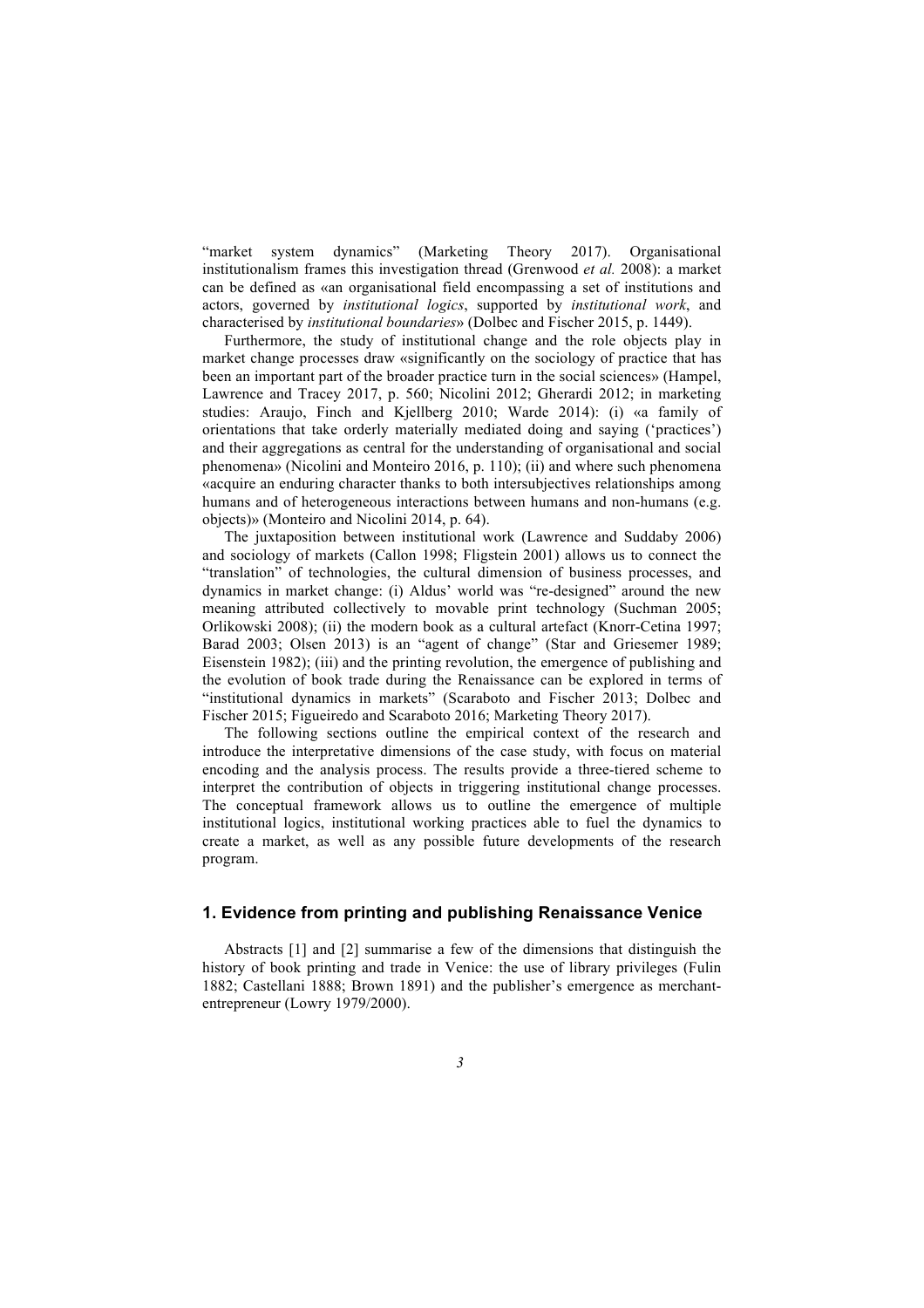[1] «The book privilege was not entirely innovative. Its novelty lay in the object to which the privilege was applied, and especially in their earliest form, book privileges were similar to patents for new inventions. […] The first known printing privilege granted by a European government was that conceded by Venice to Johannes de Spira in 1469, making it legal for him and him alone to pursue the art of printing in the city for five years. Moreover, the privilege prohibited the importation into the state of books that had been printed elsewhere. This privilege *pro arte introducenda* was similar to many privileges conceded earlier in the Venetian Republic, and if that model had continued to be followed for this new market sector, the development of printing would have been severely impeded. Because the privilege was personal, however, it was annulled by the sudden death of Johannes de Spira» (Nuovo 2013, p. 200).

[2] «The creation and dissemination of sales catalogues, the creation of book series and the development of the publishing insignia led to the emergence of a truly recognisable brand, and above all, a high socio-cultural profile. Relations with the humanist community, in the validation and approval of the philological work of the workshop, as well as in the publication of its work with illustrious and potential patrons, represented the cornerstone in the construction of the Aldo Romano publishing house. We can say that, thanks to the intuition that he gathered in this invisible network of people and ideas, Aldus Manutius began the concept of modern publishing» (Graheli, in Plebani 2016, p. 172).

The privilege institute was already widely circulated in several Italian states for various other goods: in its version of safeguarding book production and trade, it was not so much the subject of intellectual property as the regulation and control of the market (Nuovo 2013). In Venice, this tool was adopted from the outset of publishing in the city and spread with very structured standards between 1517 and 1545 (Nuovo 2013). In a period of inventions and discoveries, in a rapidly evolving political and economic society (Eisenstein 1982; Richardson 1999; Pettegree 2011; Walsby and Kemp 2011; Suarez and Wouldhuysen 2013; Walsby, Constantinidou 2013), this episode can be interpreted as a signal of the definitive maturation of a new "book tradition": with the culture of the juridical text, deeply rooted in central and northern Italy since the twelfth century, an even more secular education system was developed that was increasingly focused on rhetoric and law, as well as on the role of professions and business (Witt 2012).

The second passage covers the figure of Aldus Manutius (Bassiano, papal states, c.1450-Venice 1515). It is not entirely clear why a mature tutor of a small Italian Renaissance court decided to move to Venice to radically change work (biographical notes, figure 1: Lowry 1979; Dionisotti 1995; Infelise 2016; Plebani 2016). Around 1490 (Davies 1995; Lowry 2000; Pettegree 2011), the city was already the main centre for printed books. Figure 1 provides a picture of the production of printed books between 1450 and 1600: it shows the trend of the editions made in Venice; table c) shows the total number of products printed in Europe. At the end of 1400, around 150 Venetian printing presses produced one seventh of European production at that time, an incredible value of approximately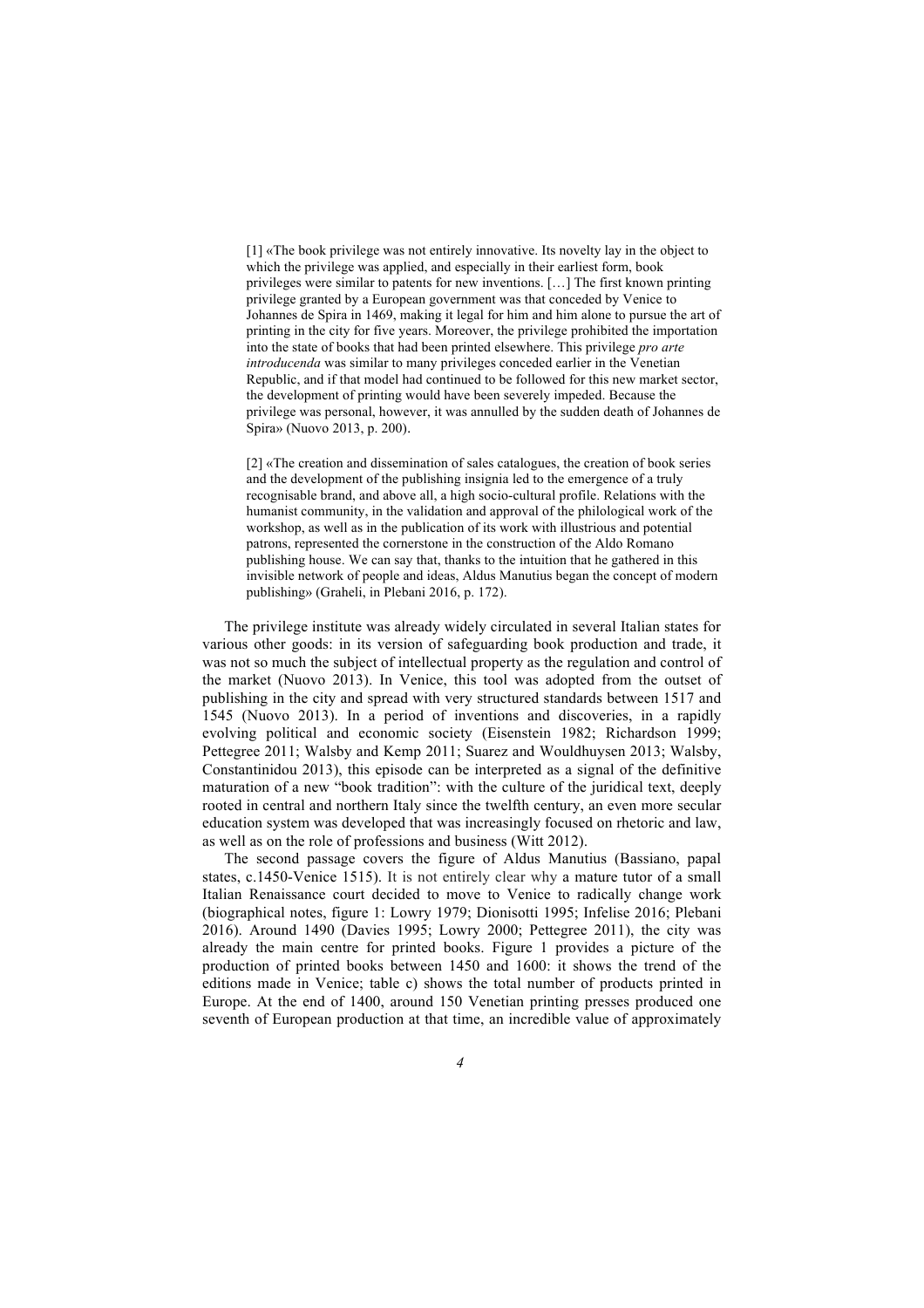twenty books per inhabitant, almost double the production of Paris (Lowry 1979/2000). In addition to Johannes de Spira (abstract [1]), other prestigious printers such as French Nicholas Jenson and Andrea Torresani, who later became Aldus' associate, worked in Venice at the time. Despite the somewhat shaky historical period (timeline, figure 1), Venice remained an exceptionally cosmopolitan and welcoming environment at the height of its entrepreneurial and commercial fervour and its political and diplomatic power.

*Figure 1 – Timeline, book production, Latin and Greek titles from Aldus' catalogue*



Aldus faced various difficulties in finding capital and technical specialists for his original cultural project: "to produce editions of hitherto unpublished Greek texts, edited with great accuracy and freed from the medieval commentaries which had filled the margins of the Latin translations published in the fifteenth centuries" (Beltramini and Gasparotto 2016, p. 81). Around 1494, he was able to involve (Lowry 1979): an old student (Alberto Pio, future lord of Carpi), a doge nephew (Pierfrancesco Barbarigo), a successful publisher (Andrea Torresano, whose daughter he would marry), probably the best character designer (Francesco Griffo).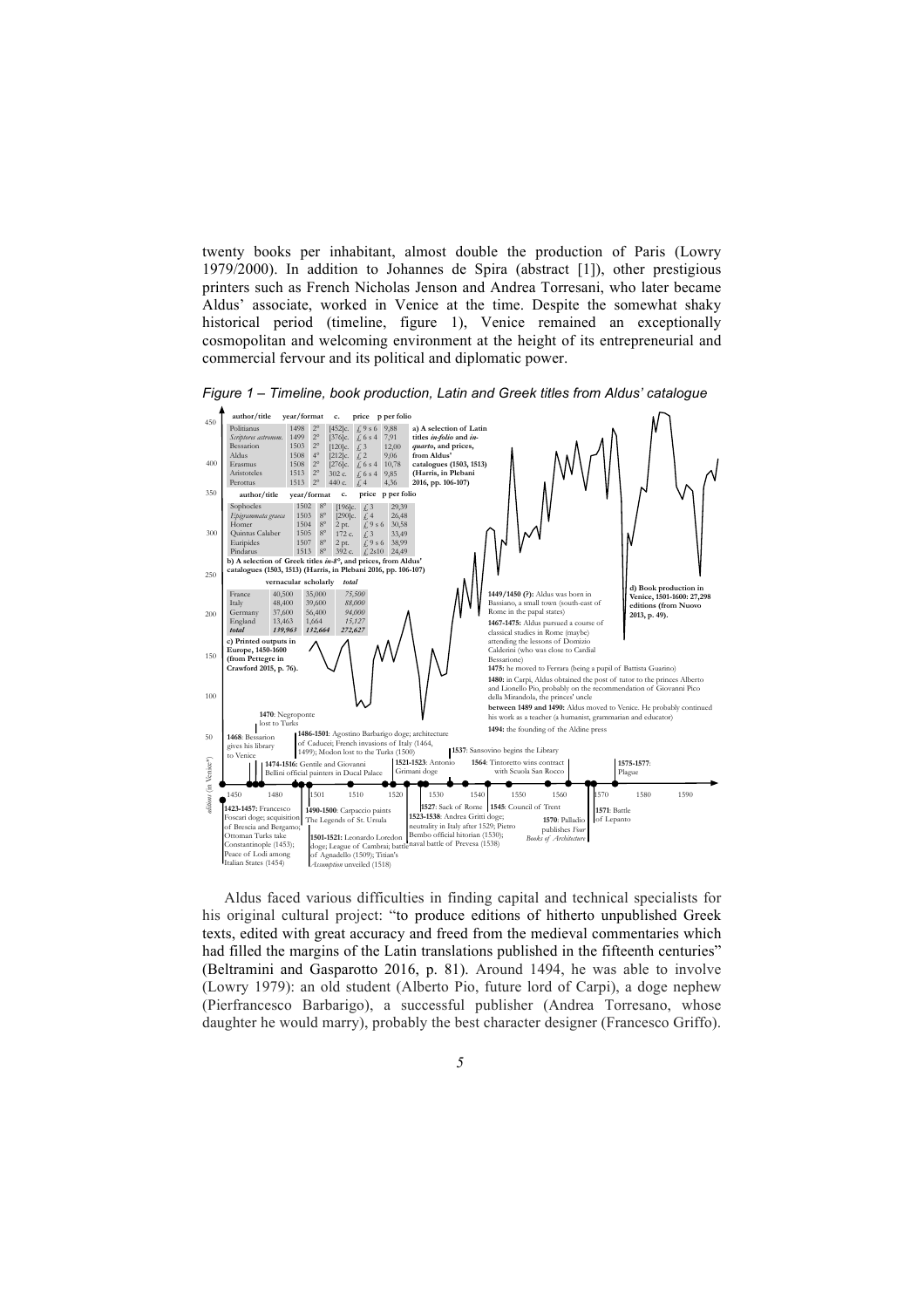In the Venetian years, he did not cease to surround himself by intellectuals and scholars who were fundamental to his project (e.g. Barbaro, Bembo, Musuro, Erasmo).

The Venetian entrepreneurial experiences, from Johannes de Spira to Nicolas Jenson and Aldus Manutius (Davies 1995; Dionisotti 1995; Lowry 1979, Infelise 2016) tell of different types of "objects" with different roles and status, «a complex fabric of intimate relations that link and associate people and things» (Olsen 2013, p. 138): print run issues of books, magazines, shop inventories and trade catalogues (Dondi and Harris 2013); distribution dynamics, organisation of trade networks, retail techniques, branch system management (Nuovo 2013); practices and standards for the protection of book trade using trademarks and privileges (Castellani 1888; Brown 1891). Furthermore, the Venetian context (Fulin 1882; Brown 1891) provides a peculiar evolution of printing technology that appears to be based on the "transformation of cultural practices" by actors involved in the "new" production system (e.g. artisan printers, financial backers, commercial dealers, scholars, readers).

### **2. Methods**

The case study, between historical institutionalism (Suddaby, Foster and Mills 2014; Tadajewski 2011) and sociology of translation (or *Actor-Network Theory*, ANT: Latour 2005), deals with an investigation space in which "the publishing business crosses the boundary in the history of humanistic culture and literature [...]" (Dionisotti 1995, p. 37; Richardson 1999).

Suddaby, Foster and Mills (2014) define historical institutionalism as «the socio-historical process by which habituated actions and meanings become reified as objective social structures» (p. 111). To investigate the emergence of modern publishing in Renaissance Venice in terms of institutional dynamics in markets, the "materiality of the book" is the unit of analysis. As Harris recalled: «which defines Aldus achievement is *design*, or what he did to books, or indeed to communication, since it is only a mild exaggeration to say that every time one turns on a computer, Aldus is starting out at us. But the Aldine revolution in design again has to be placed in the context of an Italian Renaissance that was a huge visual metamorphosis [a cultural and intellectual history]» (in Infelise 2016, p. 355).

*Data collection.* Research is based on primary and secondary materials (concerning instruments and object of investigation, respectively, and considering the disciplines of "bibliography" and "history of book" as modes of investigation: Belk 2006): (i) a selection of copious literature produced by different disciplines (book history, bibliography, Renaissance history and art history, philology and textual critic studies); (ii) and the enormous amount of archival material and documentary sources on Aldus' history.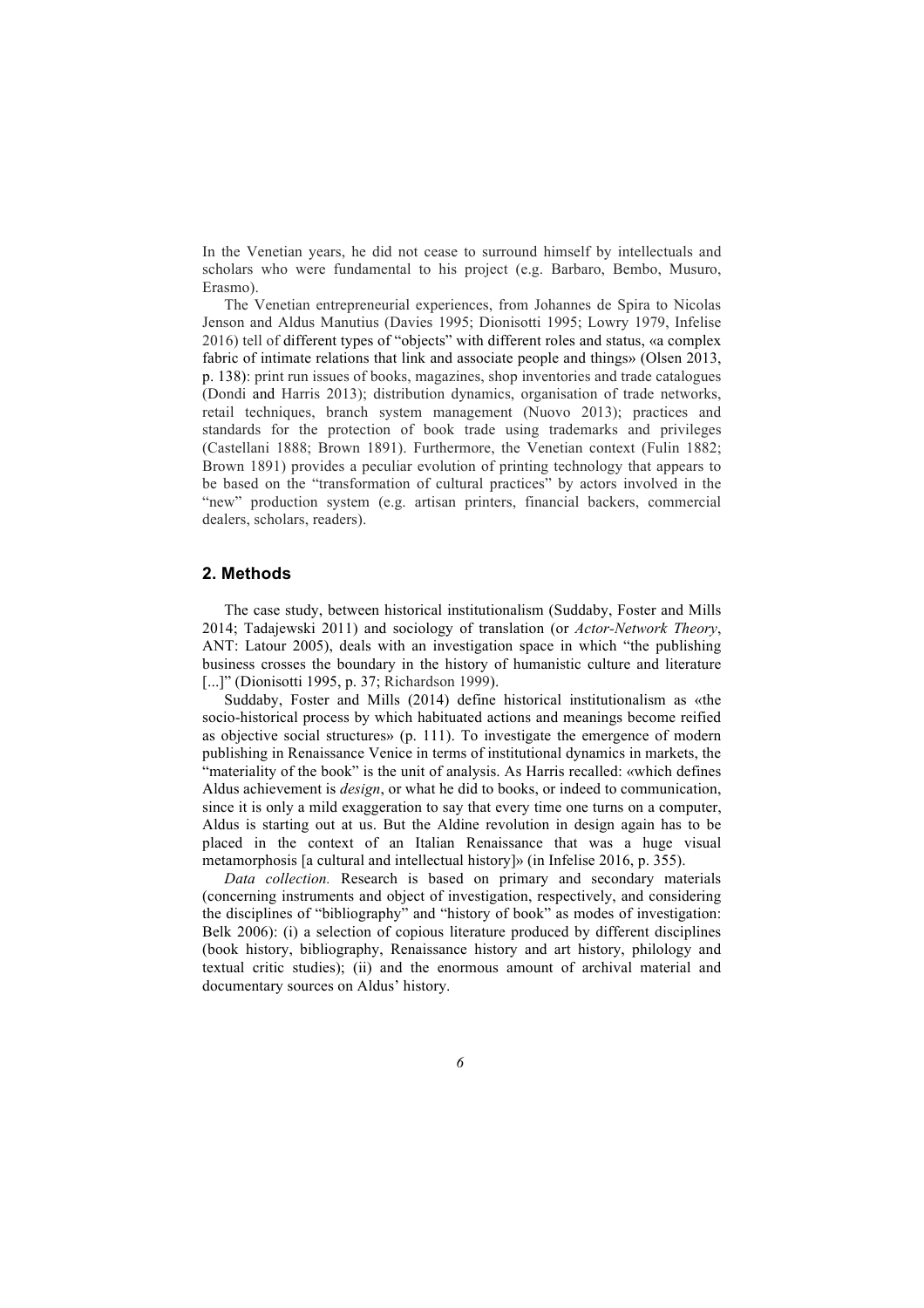*Table 1 – Aldus' books from the exhibition in Venice (2016*)

| $A$ ldus' books $(*)$ : |                                       |                                                                                                           |                              |                                                                                          |  |  |  |
|-------------------------|---------------------------------------|-----------------------------------------------------------------------------------------------------------|------------------------------|------------------------------------------------------------------------------------------|--|--|--|
| Ob. no 4                | COSTANTINO                            | Erotemata [graece]                                                                                        | 1495, 4°                     | Windsor, The Provost and Fellows of Eton                                                 |  |  |  |
|                         | <b>LASCARIS</b>                       |                                                                                                           |                              | College                                                                                  |  |  |  |
| Ob. no 8                | <b>ERASMUS</b> of<br><b>ROTTERDAM</b> | Erasmi Roterodami Adagiorum<br>chiliades tres                                                             | 1508, 2°                     | Tours, Bibliothèque municipale                                                           |  |  |  |
| Ob. no 9                |                                       | [Poetae Christiani veteres],<br>vol.2                                                                     | 1501, 4°                     | Windsor, The Provost and Fellows of Eton<br>College                                      |  |  |  |
| Ob. no 10 OVID          |                                       | Heroides, Amores, Ars<br>amatoria, Remedia amoris                                                         | 1515, 8°                     | New York, Scott Clemons collection                                                       |  |  |  |
|                         | Ob. no 12 ARISTOTLE                   | Organon [graece]                                                                                          | 1495, 2°                     | San Lorenzo de El Escorial (Madrid), Real<br>Biblioteca de San Lorenzo de El Escorial    |  |  |  |
| Ob. no 14 MARCO         | <b>MUSURO</b>                         | [Autograph manuscript copy of<br>the dedication for the Aldine<br>edition of Aristophanes]                | 1498                         | Manchester, The University of Manchester, The<br>John Rylands Library, Aldine Collection |  |  |  |
|                         |                                       | Ob. no 15 ARISTOPHANES Comoediae novem [graece]                                                           | 1498, 2°                     | Norfolk, The Earl of Leicester and Trustees of<br>Holkham Estate                         |  |  |  |
|                         | Ob. no 17 THUCYDIDES                  | Historiae [graece]                                                                                        | 1502, 2°                     | London, private collection                                                               |  |  |  |
| Ob. no 18 ALDUS         | <b>MANUTIUS</b>                       | Institutionum grmmaticarum<br>libri quatuor                                                               | $1508, 4^{\circ}$            | Florence, Biblioteca Medicea Laurenziana                                                 |  |  |  |
|                         | Ob. no 28 FRANCESCO<br><b>COLONNA</b> | Hypnerotomachia Poliphili                                                                                 | 1499, 2°                     | Windsor, The Provost and Fellows of Eton<br>College                                      |  |  |  |
|                         | Ob. no 57 THEOCRITUS                  | Idyllia                                                                                                   | 1495/96, 2°                  | Windsor, The Provost and Fellows of Eton<br>College                                      |  |  |  |
| Ob. no 58 VIRGIL        |                                       | Vergilius                                                                                                 | 1501, 8°                     | London, The British Library                                                              |  |  |  |
|                         | Ob. no 68 PETRARCH                    | Le cose volgari                                                                                           | 1501, 8°                     | London, The British Library                                                              |  |  |  |
|                         |                                       | Ob. no 71 PIETRO BEMBO Gli Asolani di messer Pietro<br><b>Bembo</b>                                       | 1505, 4°                     | London, The British Library                                                              |  |  |  |
|                         | Ob. no 83 PIETRO BEMBO De Aetna       |                                                                                                           | 1496, 4°                     | Cambridge, The Syndics of Cambridge Library                                              |  |  |  |
| Ob. no 85 ALDUS         | <b>MANUTIUS</b>                       | <b>Contract Concerning the Loan</b><br>of Originals for the Printing of<br>the Epistole di Santa Caterina | 1499,<br>Venice, 17<br>April | Venice, Biblioteca Nazionale Marciana                                                    |  |  |  |
|                         | Ob. no 87 EURIPIDES                   | Tragedie, vol. 2                                                                                          | 1503, 8°                     | New York, Pierpomt Morgan Library                                                        |  |  |  |
| Ob. no 89 CICERO        |                                       | Rethorica ad Herennium                                                                                    | 1514, 4°                     | Verona, Biblioteca Civica                                                                |  |  |  |

*(\*) from Beltramini, Gasparotto 2016*

| Table 2 - The role of objects in markets institutional dynamics |  |  |  |
|-----------------------------------------------------------------|--|--|--|
|-----------------------------------------------------------------|--|--|--|

|                                               | Theoretical approach                                                                             | Main function of the objects                                                                                                    | <b>Examples from Renaissance publishing</b>                                                                               |
|-----------------------------------------------|--------------------------------------------------------------------------------------------------|---------------------------------------------------------------------------------------------------------------------------------|---------------------------------------------------------------------------------------------------------------------------|
| Tertiary<br>objects of<br>market<br>creation  | • Infrastructure theory<br>(provide the basic "mundane"<br>infrastructural change)               | • "the work oriented<br>infrastructure"<br>• "the service infrastructure"                                                       | • the book privilege systems<br>· education/scholarship and academic<br>systems (Italian humanism)<br>• paper manifacture |
| Secondary<br>objects of<br>market<br>creation | • Boundary Objects<br>facilitate work across)<br>different types of institutional<br>boundaries) | • "containing and fostering<br>learning across boundaries"<br>· "sense making around and<br>interpretatively flexible artifact" | • printing-office<br>· inventories/catalogues/bookshops<br>• commercial networks<br>• marks and branches                  |
| Primary<br>objects of<br>market               | • Epistemic Objects<br>• Activity Objects<br>(trigger/sustain/motivate the                       | • "how working in something<br>that may never exist acts as a<br>source of motivation"                                          | · "public/private" libraries                                                                                              |
| creation                                      | institutional dynamics)                                                                          | • "how the nature of the objects"<br>induces different ways of<br>working"<br>• "the emergent nature of the                     | • Greek and Latin grammaries/school<br>texts<br>· "editio princeps"/enchiridion<br>· manuscripts                          |
|                                               |                                                                                                  | object of work"<br>• "community without unity"                                                                                  | • collections/collecting                                                                                                  |

*elaboration from Nicoli et al. 2012*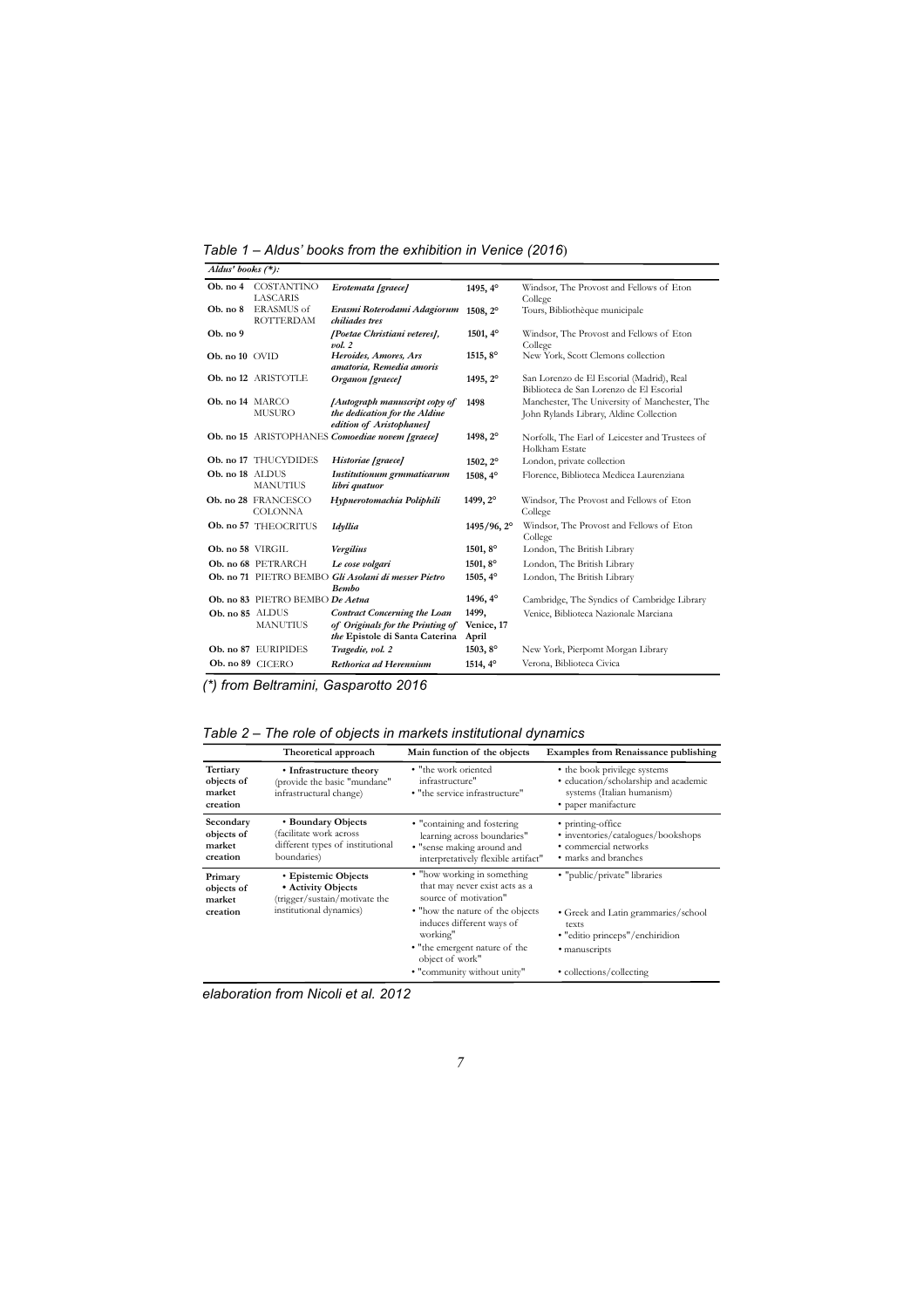From an empirical point of view, the work revolves around a specific "list of objects" to reconstruct the "book world" created by Aldus, the interconnections between actors who have contributed to an editorial and cultural business: the catalogue of the exhibition "*Aldo Manuzio. Renaissance in Venice*" (Gallerie dell'Accademia, Venice, 19 March-19 June 2016). Table 1 proposes a selection of Aldine editions used in the analysis, with the numbering of the object used in the catalogue, author, title, year, format ("folio", "octavo", etc.) and current collection (see *References*: web and digital sources).

*Research design and "sociology of text" as method.* The expression "from objects to things" evokes a concept of "ancient" materiality (*thing*) compared to something etymologically more recent (*object*) (Latour and Weibel 2005). As Bodei recalls: «'thing' [...] is the conceptual equivalent of the Greek *pragma*, Latin *res* [...], words that have nothing to do with the physical object as such [...] but which all contain an ineliminable link not only with people, but also with the collective dimension of debate and deliberation» (p. 16). As Bruno Latour suggests, "objects" become "things" when individuals, society and history invest affections, concepts and symbols (models, techniques, traditions) to those things via "cultural processes", thus attributing a political value to "things" ("to make things public": Latour, Weibel 2005).

In this work, these considerations are transposed in terms of "materiality of the book" and an "archaeology of things" through which Olsen (2013) introduces the sociology of translation and the need for "continuous interchange and mixing between humans and non-humans" (Law 1991; Latour 2005): «through our interchange with things, our habits and actions become standardised and predicable, producing what we like to think as (social) structures and institutions» (Olsen 2013: p. 140; in consumer research: Belk 1988; Warde 2014).

These methodological indications are quite operative in the evolution of book history studies that Howsam (2006) places at the confluence of «three major academic disciplines – history, literacy studies, and bibliography – that focus respectively upon *the book as a cultural transaction, a literary text, and a material artefact*» (p. 4). In the research tradition of the new Anglo-American bibliography (McKenzie 1986; Tanselle 1998) and in Donald McKenzie's layout of sociology of text: "[bibliography] is the only discipline which has consistently studied the composition, formal design, and transmission of texts by writers, printers, and publishers; their distribution through different communities by wholesalers, retailers, and teachers; their collection and classification by librarians; their meaning for, and – I must add – their creative regeneration by, readers. However we define it, *no part of that series of human and institutional interactions is alien to bibliography* as we have, traditionally, practised it" (p. 12, *italic added*).

*Coding and Analysis.* In management and organisation studies, the practicebased perspective is instrumental in introducing the materiality of objects as a unit of analysis (Carlile *et al.* 2013). Schatzki (2002) considers "a practice" as «a temporally evolving, open-ended set of doings and saying linked by practical understandings, rules, teleo-affective structures, and general understandings» (p.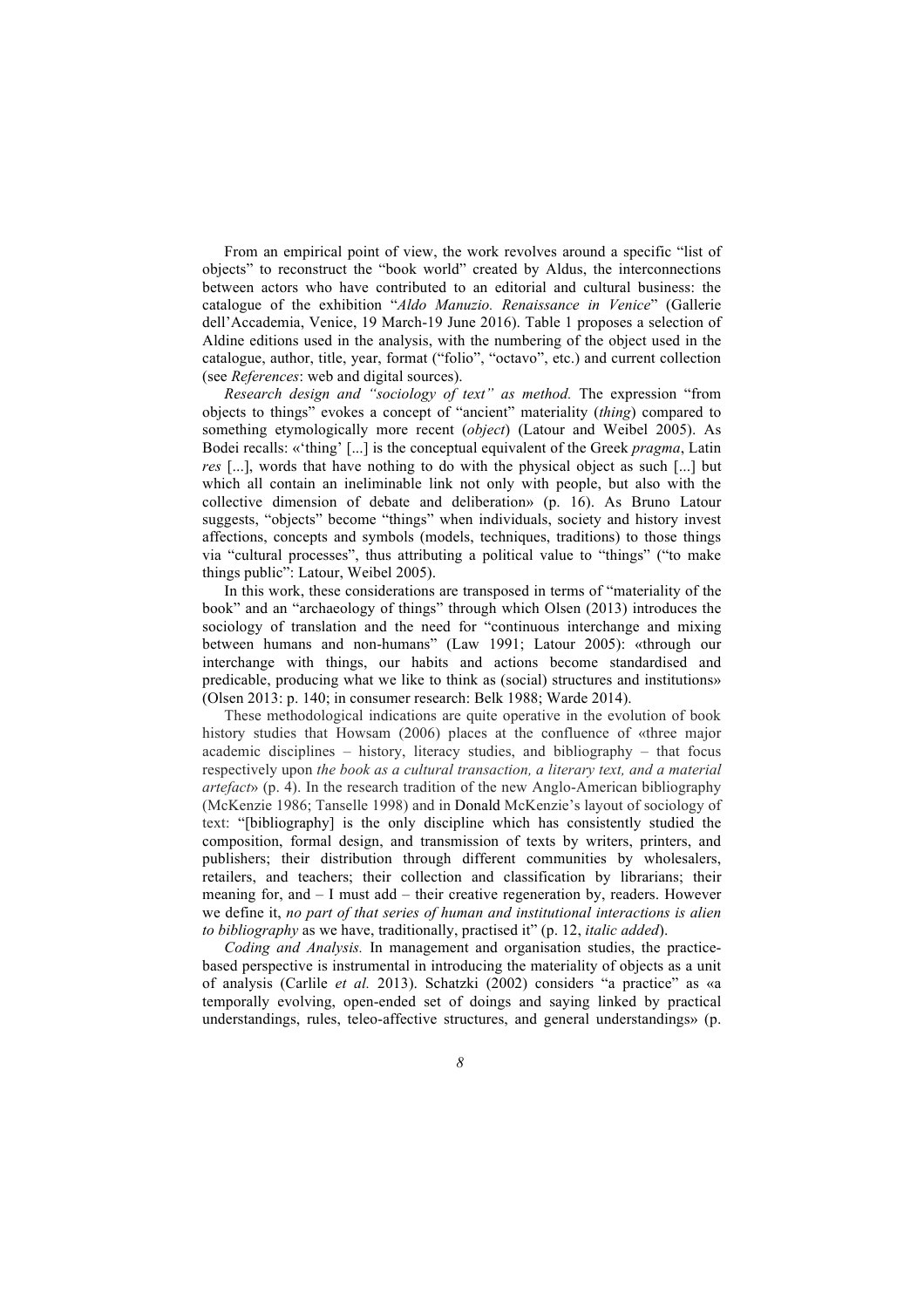87). Different theories have dealt with the role of artefacts in the interpretation of social phenomena (Nicolini 2012): the perspectives of boundary objects (Star and Griesemer 1989) and epistemic objects (Knorr-Cetina 1997); the cultural historical activity theory and the perspective of objects as infrastructure (Nicolini 2012). Nicolini, Mengis and Swan (2012) identify common themes: «collaboration and sociality are practical accomplishments; social action is mediated by material and symbolic artefacts; social phenomena such as groups, communities, and institutions are the results of organising work; social structures are both mediums for, and outcomes of, human activities; action and environment are mutually and recursively constituted; and human actors are driven both by rational consideration and emotions, desires, and passion» (p. 614).

Table 2 summarises the link between the encoding process of the research material, the role of the objects in institutional change processes and the relative theoretical perspectives adopted, thus revising the proposal of Nicolini, Mengis and Swan (2012). The three-tiered conceptual framework allows us to approach the "Aldus' book world" with the logic McKenzie expresses with a refined play of words: through the bibliographic study, it is possible to appreciate how a book is more than "wrote" but literally "wrought" by the same social system in which it is released and which contributes to its creation or modification.

#### **3. Findings**

Between 1495 and 1515, Aldus' work entered the history of publishing thanks to about one hundred and thirty editions, thirty first editions of Greek philosophers and literary writers, some great works in Latin and in vernacular (Febvre and Martin 1958; Eisenstein 1982). The Aldus' books represented not only the "result" or the "direct object(ive)" of the cultural project but also the main means through which the institutional change was structured (Monteiro, Nicolini 2014). Thus, at the first level, findings examine "what Aldus really do" as book-maker (as publisher and merchant-entrepreneur in Venice: table 3). Next, the framework (table 2: Nicolini, Mengis and Swan 2012) considers what types of objects contributes to enact institutional change in the market (four theoretical categories of objects: boundary devices, epistemic things, objects of activities, and infrastructure) and how translational work is carried out (a "hierarchy" of objects at three levels, to understand the material nature of institutional dynamics).

*The world of Aldus' books.* Early fame of the "book maker" and the construction of the legend of Aldus are not unfounded: (i) in terms of design due to the aesthetic beauty of the object, the readability of the text, the enormous versatility of use (table 3, Points 1-3); (ii) the books were accompanied by his catalogues at sales venues, a significant innovation of his studio (table 3, point 4e); (iii) he also created the index, book series and volume division (table 3, points 4a, 4b, 4d); (iv) finally, he laid the foundation for a new fruition of the book and for a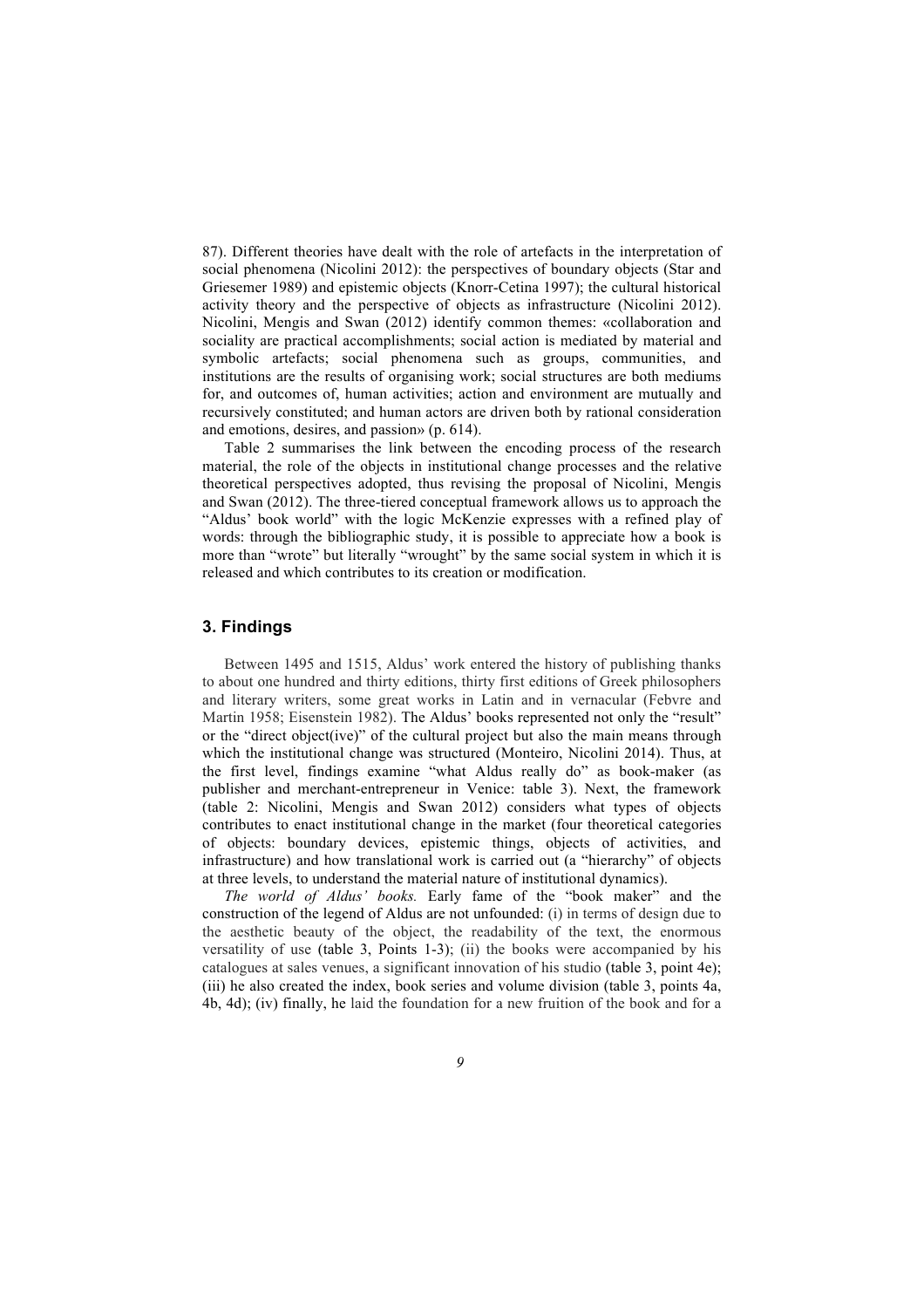new consumer (table 3, point 5), especially with famous pocketbooks, enchiridia (table 3, points 6).

"Structure, clarity and harmony" (Beltramini and Gasparotto 2016) led Aldus' choices when selecting specific characters for Greek texts. Francesco Griffo managed to engrave and merge the Greek characters that Aldus took as a model from the handwriting of skilful scribe, Emanuele Rusota. Bembo's essay published in 1496 (*De Aetna*, table 1, no. 83) might have remained anonymous if it had not been the first book printed with that previously unseen font (Lowry 2000). The first book of the Aldine editions (a grammar book by Byzantine philosopher Constantine Lascaris: table 1, ob. no 4), in early 1495, marked the beginning of the project of creating texts for the study of Greek language and philosophy.

*Table 3 – Aldus and the making of the myth: or what Aldus really did*

|  |  | Aldus and the making of the myth (**): what Aldus really dia |  |  |
|--|--|--------------------------------------------------------------|--|--|

| 1. Was Aldus the first printer to employ:<br>4. Was Aldus the first to publish: |                                        |    |                          |    |                                                    |  |                   |  |
|---------------------------------------------------------------------------------|----------------------------------------|----|--------------------------|----|----------------------------------------------------|--|-------------------|--|
| a.                                                                              | the modernly-shaped                    |    | Yes, with a slight       | a. | a work in multiple                                 |  | Yes, plausibly    |  |
|                                                                                 | comma                                  |    | qualification            |    | volumes?                                           |  |                   |  |
| Ъ.                                                                              | the semi-colon?                        | ٠  | Yes, officially in De    | Ъ. | a series?                                          |  | Yes, by general   |  |
|                                                                                 |                                        |    | Aeta                     |    |                                                    |  | consensus         |  |
| c.                                                                              | a paragraph indent?                    | ٠  | Yes, with some hedging   | c. | a book with printed                                |  | Yes               |  |
| d.                                                                              | a modern Roman type?                   |    | No, but nevertheless     |    | pagination?                                        |  |                   |  |
|                                                                                 |                                        |    |                          | d. | a paged index?                                     |  | Yes               |  |
|                                                                                 | 2. Was Aldus the first printer to use: |    |                          | e. | a catalogue?                                       |  | In a sense, Yes   |  |
| a.                                                                              | quotation marks?                       |    | Yes, with an element of  |    |                                                    |  |                   |  |
|                                                                                 |                                        |    | qualification            |    | 5. Was Aldus the first [printer]:                  |  |                   |  |
| b.                                                                              | an apostrophe in a modern              |    | Yes                      | a. | to arrange the text on a                           |  | Yes               |  |
|                                                                                 | language?                              |    |                          |    | page in cul-de-lamp and                            |  |                   |  |
| c.                                                                              | accented characters?                   |    | Yes, obviously excluding |    | other fancy shapes?                                |  |                   |  |
|                                                                                 |                                        |    | Greek, which furnished   | b. | to have a separate run on                          |  | Yes               |  |
|                                                                                 |                                        |    | the model                |    | large paper?                                       |  |                   |  |
| d.                                                                              | a differently-shaped sheet?            | ٠  | Yes, mostly              | c. | to have a separate run on                          |  | Yes               |  |
|                                                                                 |                                        |    |                          |    | blue paper?                                        |  |                   |  |
| 3. Was Aldus the first to print:                                                |                                        | d. | to produce a bilingual o |    | No, not really                                     |  |                   |  |
| a.                                                                              | books in octavo format?                | ٠  | No, but with a tiny      |    | polyglot text?                                     |  |                   |  |
|                                                                                 |                                        |    | bit of Yes               | e. | to compare manuscripts                             |  | Yes, in an        |  |
| Ъ.                                                                              | in Greek?                              | ٠  | $N_{0}$                  |    | and provide a critical                             |  | embryonic fashion |  |
| c.                                                                              | in an Italic?                          |    | Yes, totally so          |    | apparatus?                                         |  |                   |  |
| d.                                                                              | an errata slip?                        |    | Yes, seemingly           | f. | to have his own binder,                            |  | Probably Not, but |  |
| e.                                                                              | an instruction to the                  |    | Yes, maybe               |    | which introduced                                   |  | possibly Yes      |  |
|                                                                                 | binder?                                |    |                          |    | significant innovation in                          |  |                   |  |
| f.                                                                              | the Bible in Greek                     |    | No                       |    | style and structure?                               |  |                   |  |
| g.                                                                              | to publish an indecent                 |    | Yes                      |    | 6. Did Aldus pioneer a proto-paperback revolution: |  |                   |  |
|                                                                                 | picture?                               |    |                          | a. | by publishing Latin, Greek                         |  |                   |  |
|                                                                                 |                                        |    |                          |    | and Italian classics in a                          |  | No, quite the     |  |
|                                                                                 |                                        |    |                          |    |                                                    |  | opposite          |  |
|                                                                                 |                                        |    |                          |    | cheap, pocket-size format?                         |  |                   |  |

*(\*\*) from Harris N., "Aldus and the Making of the Myth (Or What Did Aldus Really Do)", in Infelise 2016*

In 1501, Aldus published his first book in the octavo format, the works of Virgil (table 1, no. 58). Underlining his essence of humanist, grammarian, and educator, he explained the typographic and grammatical choices in the preface:

[3] «Aldus to scholars. There are perhaps some who will be surprised to find we have printed the accusative endings in *-is* with the diphthong *ei* but we have chosen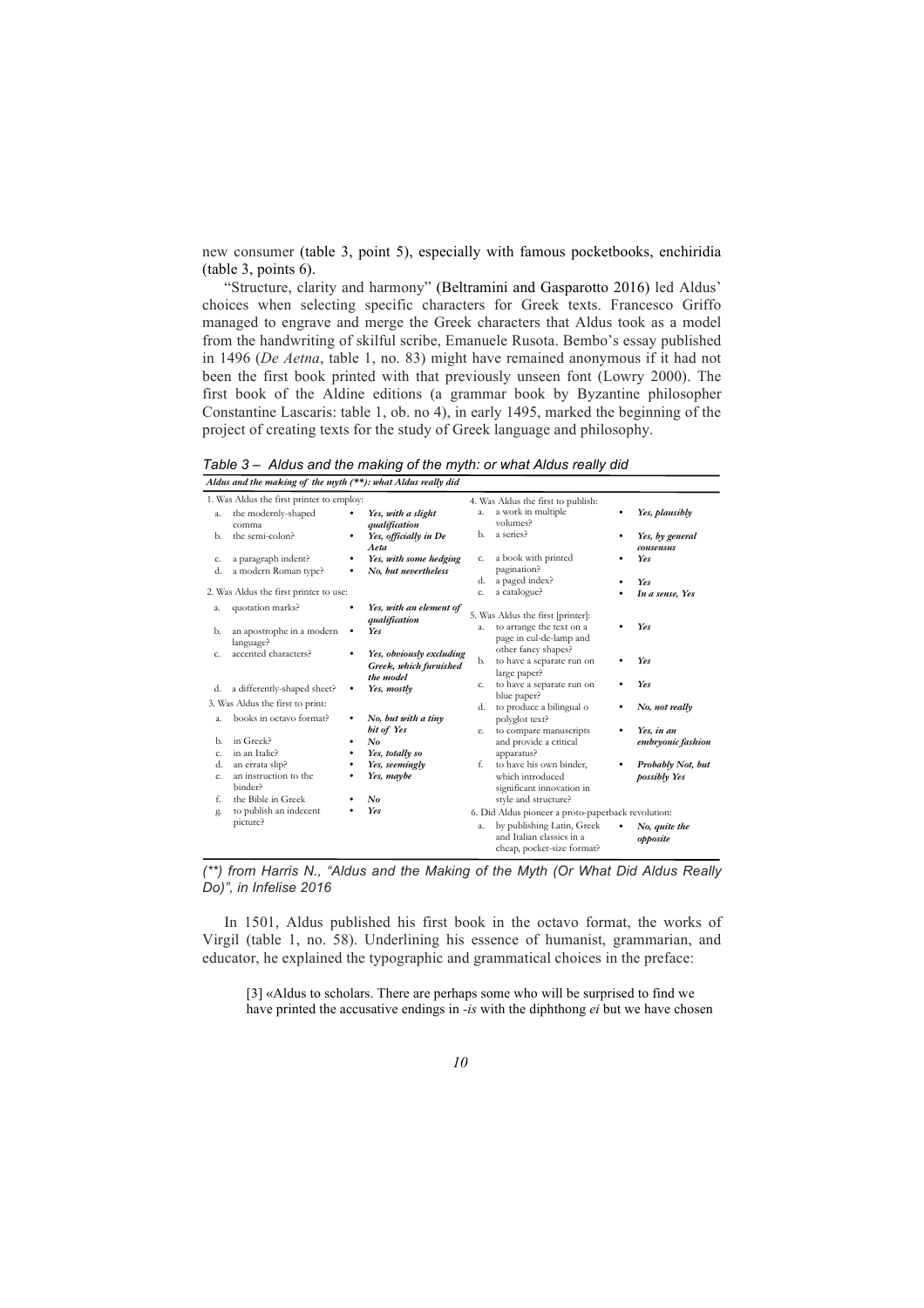to do this deliberately. The practice is both more scholarly and more closely imitative of writing in antiquity […]» (Beltramini and Gasparotto 2016, p. 80).

Regarding the attention to representations and images, the Aldus' grammar book (table 1, ob. no 18), an edition that was created when he was already one of the most influential intellectuals of the Serenissima, features innovative tree diagrams to illustrate the declension of verbs. Published in 1499, Poliphilo (table 1, no. 28) is distinguished by a modern and complex interrelation between text and images (Colonna 1499/2004). A legendary book, considered by many as the most beautiful illustrated book of the Renaissance, Poliphilo seems to be alien to Aldus' original project, a visionary product rather than one intended for educational and cultural purposes (Beltramini and Gasparotto 2016). Indeed, the technique and content of "the strife of love in a dream" (the literal translation of Hypnerotomachia Poliphili) mirrored the basic metaphor of the work:

[4] «the hero, Poliphilo, falls asleep and dreams of finding his beloved Polia. In a quest full of dangers and "labours", he flees from monsters and fierce beasts, sees marvellous architecture, takes part in occult rituals and is forced to choose between three doors with inscriptions in Greek, Hebrew and Latin, respectively. […] Polia (from the Greek: "many things") may be classical antiquity, art or knowledge itself. Poliphilo undertakes a journey of initiation on the path to the gradual achievement of wisdom» (Beltramini and Gasparotto 2016, p. 217).

With the impressive work on the edition of Aristotle's works (1495-1498: table 1, ob. no 12), Aldus founded his reputation as a printer and publisher, and contributed to the refinement of Greek studies throughout the peninsula. For example, Aristofane's *editio princeps* (table 1, ob. no. 15) brought to light nine of the eleven surviving comedies, designing that edition as a particular learning tool for Greek theatre (Davies 1995). The first edition of Thucydides (table 1, ob. no. 17), one of the fundamental texts of European historiography, was characterised for the great care with which the Venetian craftsmen were able to imitate the sophisticated Greek-Byzantine techniques of book binding. With the fall of Constantinople (1453), political aspirations and diplomatic roles made Venice an obligatory passageway for «the books brought by Byzantine intellectuals fleeing from the advancing Ottoman armies, [offering] for the first time on a large scale, new models of Greek material culture that were soon copied by local craftsmen according to the requests of a selected clientele [in Venice]» (p. 198).

*Infrastructure theory*. In general, «material infrastructure represents the basic socio-material infrastructure without which [market change] and other types of work would be possible» (Nicolini, Mengis and Swan 2012, p. 625). The Venetian system (abstract [1]) introduced literary privileges, but it was the industrial and commercial privileges that would extend such logic to the production and distribution of books (Nuovo 2013). This process legitimated different forms of competition than the production of manuscripts, recognising new professional skills and expertise around the emerging figure of the merchant-entrepreneur: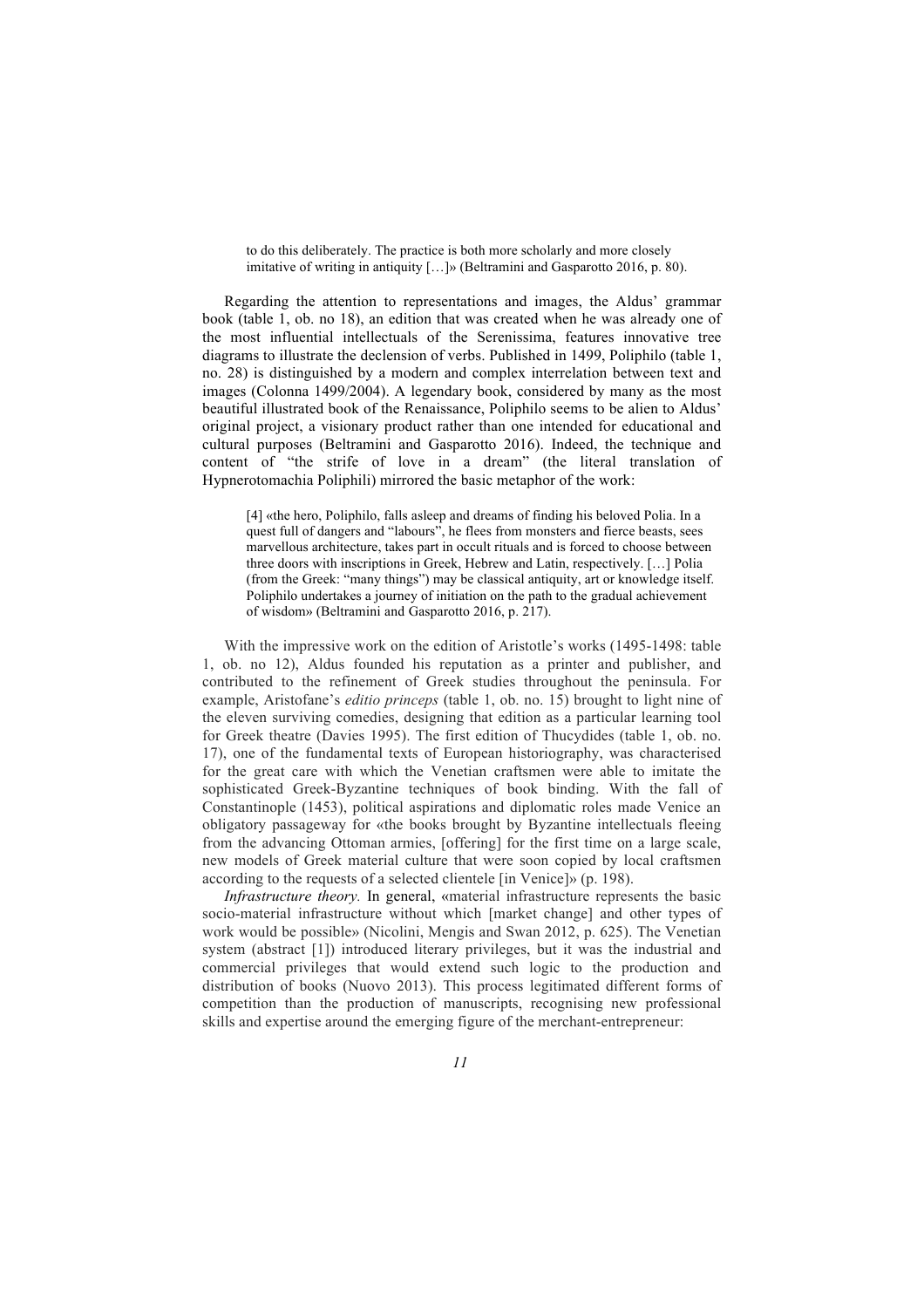[5] «the system of privileges drew no distinctions between the various categories of petitioners (printers, publishers, authors, curators, owners of manuscripts, etc.), because its purpose was not to recognise individual rights but to regulate commerce, to construct an ideal environment for the development of printing, with consequent advantages for the state". […] Bookmen were among the most creative and innovative of merchants. The very idea of novelty, which involved, for example, an emphasis on bringing new works onto the market, soon became part of their productive strategy. Their working tools included the gathering of information on production and cultural consumption in various locations, evaluation of the stability of a text (a process that might lead to the commissioning of a new work), and various accounting practices» (Nuovo 2013, p. 5).

A second dimension of the phenomenon is attributable to the service infrastructure: "the mechanisms governing canon in humanist thought and the teaching of the humanities are mysterious and rarely perceived" (Harris, p. 353). The (religious and secular) educational system and the evolution of humanist canon can be interpreted as "arrangements […] further removed, taken for granted, and learned as part of membership […], and for this reason, in normal conditions, the infrastructure tends to become invisible" (Nicolini, Mengis and Swan*.* 2012, p. 623). In fact, through his books:

[6] «what Aldus therefore did, more than anyone else in the Renaissance, was to place the Classical canon, in particular the study of ancient Greek from an early age, at the centre of Western educational practice, where it remained for nigh on five centuries» (Harris, in Infelise 2016, p. 353).

As a humanist and grammarian, Aldus regarded his business as "a transmission element of a great tradition" (Lowry 1979). Indeed, translating the attention to grammar and the original texts into Greek and Latin as a business model seems to fit into the maturation of that cultural movement, the preconditions of which are at the origins of Italian secular humanism of the twelfth century. Ronald Witt relocates this movement both geographically (around Padua in northern Italy rather than in Avignon, France) and temporally (about a century and a half earlier than Petrarch's traditional role), redefining it in terms of the relationship between the traditional documentary and "book culture" (mostly literary) and the "new legal culture" (mostly for professions and business) (Witt 2012). Piecing together the traces up to the late Middle Ages is a good basis for understanding how this movement was redesigned (Witt 2012): the relationship between public and private spheres; the organisation of education and intellectual life; the way in which western Europe was preparing to accept the invention of printing around the relationship between grammar and rhetoric.

Probably only in Renaissance Venice could the merchant-entrepreneur and the culture of the secular humanist merge into the figure of "Aldus-publisher", finding a concrete manifestation in a kind of organisational hybrid: the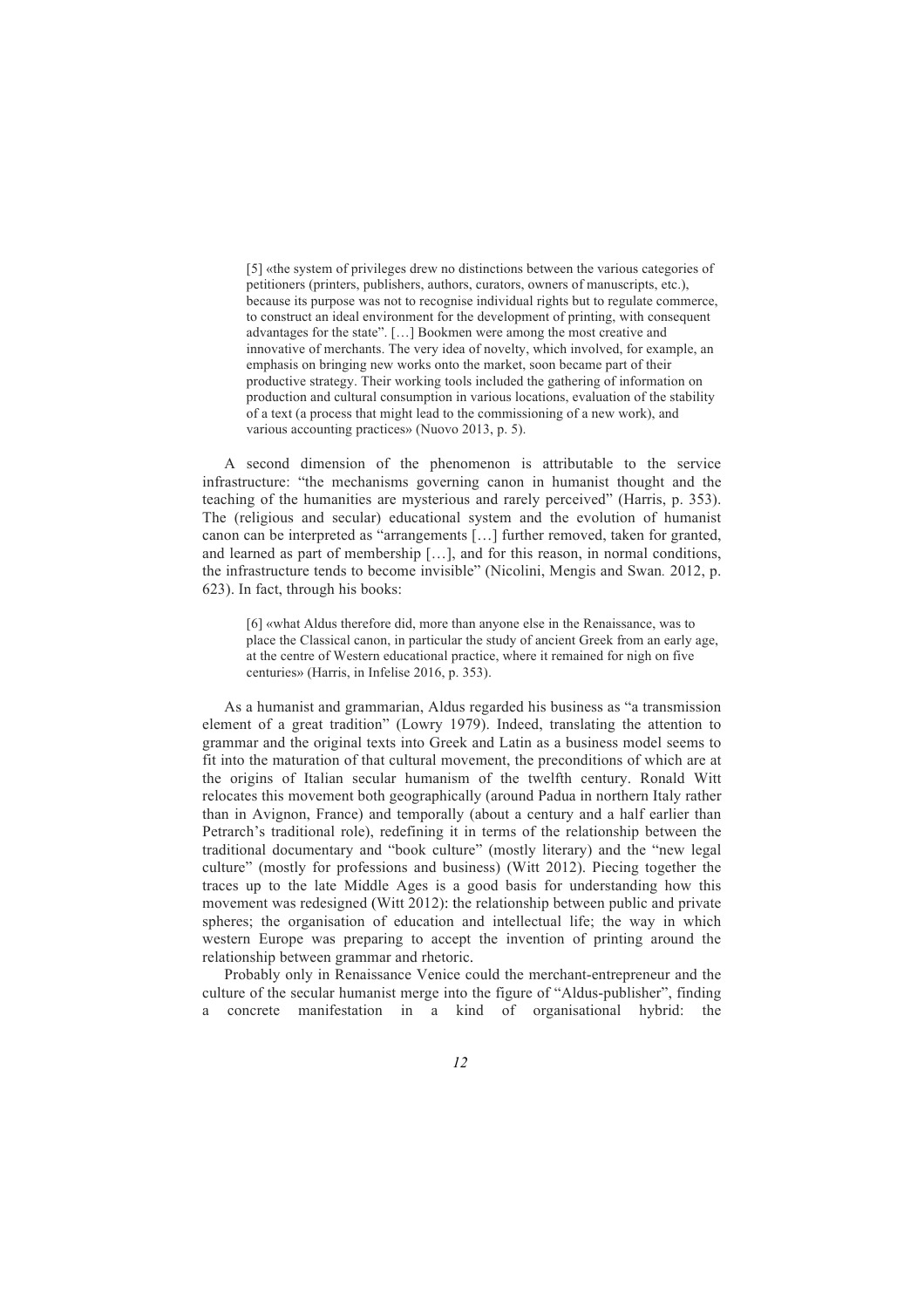commercial/financial and cultural/scientific dimensions of the business intertwined, while recombining and translating the social components of the worlds of Aldus and Andrea Torresano. Andrea learned the craft as a young man at Nicholas Jenson's workshop, bought the equipment and continued his own printing business, with that "practical sense" and as the "real businessman" he later became famous for in Venice (Lowry 1979/2000). Aldus was a "man with a dream" (Lowry 1979/2000), who came to the typing craftsmanship at a late age, seemingly without skills and habits of business logic, in a city that was essentially a kind of «unique and immense shopping mall in which every desire for luxury and glory was fulfilled» (Harris in Plebani 2016, p. 89).

What emerged was a "two-headed company" with a clever organisation of production, with differentiated strategies, but within a perfectly coherent and dynamic business model: printing was shared, but each production line was separated ("by fonts and distinct paper stocks [...]"), with Torresano taking care of the distribution and sale of Aldine products through the new store with the Anchor branding, and continuing the business of the old shop with his own historical brand. Having passed the economic management to his father-in-law, and having achieved a certain degree of solidity through the network of financial partners (the agreement with Barbarigo dates to March 1495) and with absolute freedom in the company's cultural and scientific conduct, Aldus focused on his role as "publisher".

*Boundary objects/Epistemic & Activity objects*. In the two subsequent levels of analysis, the boundary objects "could be artefacts or, more often, representations of artefacts or portrayals of how artefacts are used (e.g., recipes, norms, and routine)". If the function of secondary objects "is that of bridging different types of boundaries" (Nicolini, Mengis and Swan 2012), primary objects (table 1) "have the capacity to explain what motivates and fuels [market change] in the first place" (*ibidem*, p. 625) (e.g., both the why and how of the market chenge process).

Although the presence of courts and universities was essential for book trade (Suarez and Wouldhuysen 2013), the cities that dominated Renaissance publishing (Venice, Paris, Lyon, Basel, and Antwerp) were above all the cornerstones of a vast distribution network of goods (along with paper and binding, distribution was the main cost factor of the book: Harris, in Plebani 2016). Furthermore, the complexity of the publishing business pushed merchant-entrepreneurs to adopt the most advanced management tools of the time:

[7] «The book trade needed refined accounting systems, such as double-entry bookkeeping. Although no comprehensive record of the accounting techniques used by the Italian bookmen survives, their contribution to the spread of double-entry bookkeeping seems of particular importance, also because they printed the first manuals of practical mathematics, called *libri di abbaco* (abacus books)« (Nuovo 2013, p. 6).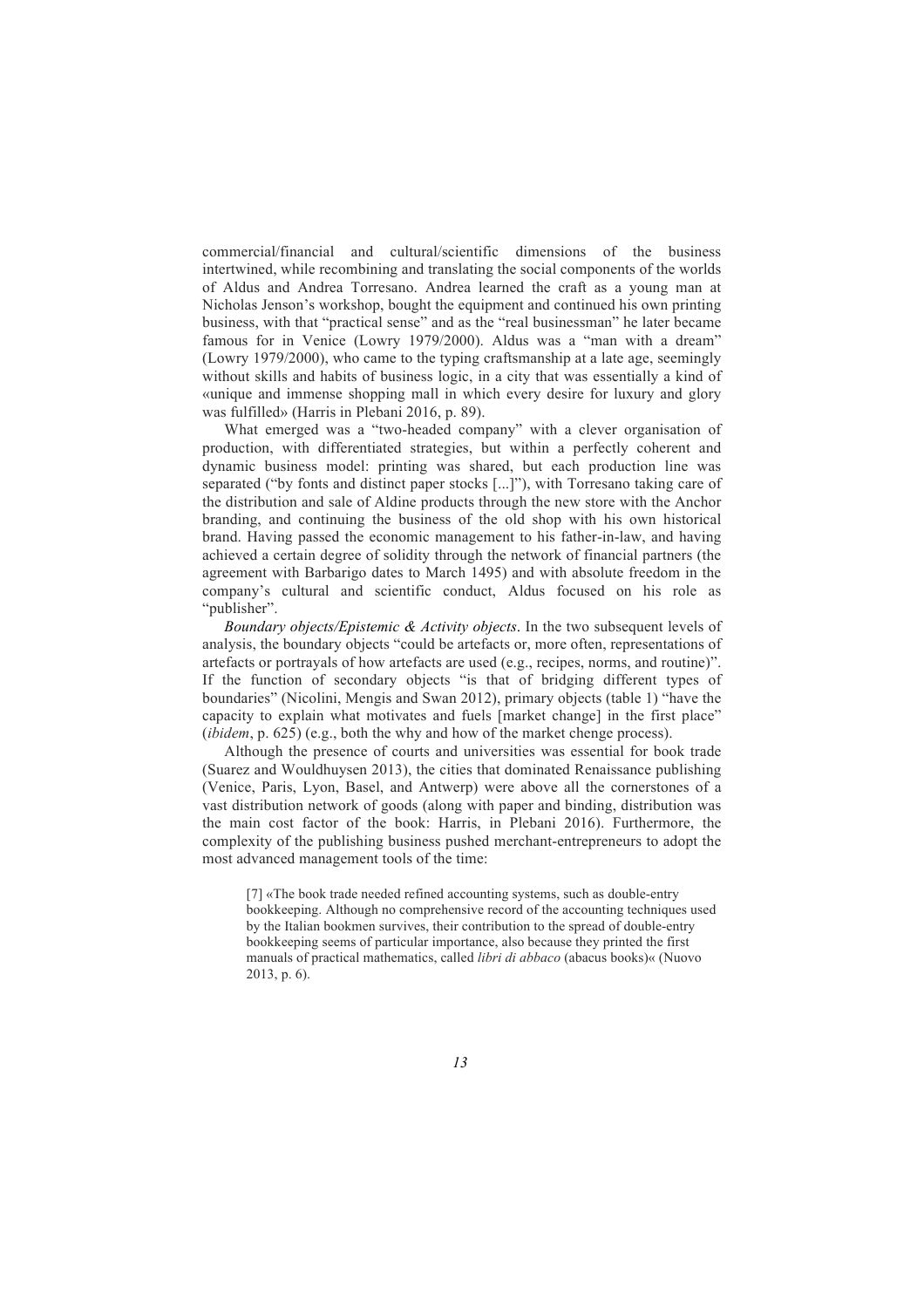Inventories and bookshops (along with stationary and binding shops) were essential business practices and spaces for the circulation of expensive academic, liturgical, classical, and scientific books. Among the sellers who gathered at Piazza San Marco, perhaps the most important permanent book exhibition, there was a small publisher and bookseller, Francesco de Madiis. The fortuitous discovery of his shop's *Zornale* (which from 1484 to 1488 provides a record of each day's sales: Brown 1891; Dondi and Harris 2013; Nuovo 2013) was a precious document from the Rialto store: with records on titles, prices, editors and typographers, formats and materials, there are 6,950 sales registered in the *Zornale* for 11,100 titles and 25,000 copies (Harris, in Plebani 2016).

Comparing documents like the *Zornale* and Aldus' catalogues, there are interesting considerations on the spread and prices of books. Among the examples written by Aldus, the 1498 list can be reduced to about fifteen titles: publishers like his father-in-law had a portfolio of hundreds of titles (Lowry 1979), but in those years Aldus was mainly devoted to Greek learning tools and had just completed the printing of Aristotle's volumes. Tables a) and b) in Figure 1 show information on some books from the catalogues of 1503 and 1513, which gave rise to the «great novelty of *enchiridia*, [the famous] 8-inch pocketbooks» (Harris, in Plebani 2016, p. 106; Fulin 1882; Brown 1891).

Aldus' catalogues were both materially and conceptually distinguished from the lists of his colleagues, so much so as to show a conscious form of readership segmentation and real price strategies. The prices were expressed in Serenissima gold ducats, which was exceptionally stable for the quality of its minting: one ducat was worth 6 lire and 4 coins or 124 lire (one lira was worth 20 coins). For example, the Erasmus of 1508 shown in Table a) (figure 1) was made up of 276 cards for a price offered by Aldus of 6 lire and 4 coins or 124 coins (one ducat): this meant that it cost almost 11 coins per sheet. The In-8 books in table b) are double or triple the cost per sheet. However, the "myth of the low cost democratic pocketbook" is, however, a false one (table 3, point 6): in the cultural and intellectual context of the time, Aldus contributed to the ideal of cultural growth by introducing "innovative tools and methods" of management (Infelise 2016; Plebani 2016).

In addition, the prices offered in the catalogues were usually included in a manuscript to allow booksellers the freedom to set prices taking into account transport costs (Harris, in Plebani 2016). For this reason, it was quite common for Aldus' customers to contact the Venice store directly to avoid price fluctuations (Aldine editions that came to Paris through local vendors could reach stratospheric values) (Lowry 2000). Once more, the price in the catalogues referred to the set of loose leaves: the binding, made by specialists at the request of the buyer, could have cost equal to the purchase of the printed sheets.

In Venice, Aldus did not have any direct competitors and the international audience of his faithful readers was willing to spend money on books that provided wide margins of earnings; moreover, pricing policies took into account the role of "diversification of risk" carried out by the business branch that Torresano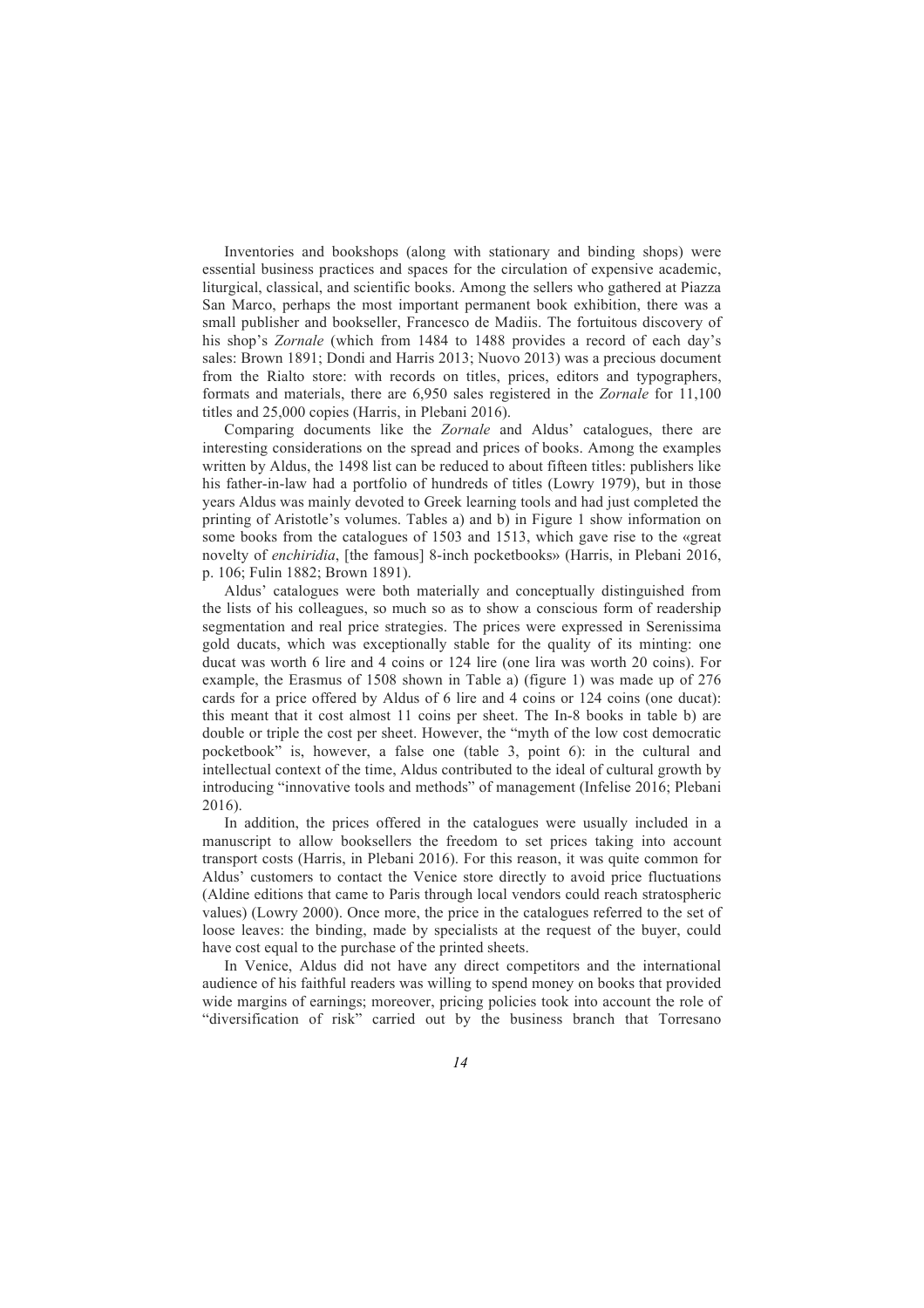managed. The two businesses were strategically complementary in print runs, inventory management, and price stability (Harris, in Plebani 2016): copies of the Aldus' Greek editions had quite large runs; his warehouses slowly emptied for more challenging titles compared to teaching tools; the former had a high and constant price over time, compared to the Latin in-folio or in-quarto titles, which were more affordable but still dear. To understand the economic dimension of the phenomenon: a professor with a professorship from northern Italy at the end of the fifteenth century could earn one hundred ducats per year; one of the wealthiest women of the time, such as Isabella d'Este, a loyal customer of Aldus, had a personal appanage of 8-9,000 ducats per year (Harris, in Plebani 2016).

Dedications, prefaces, and posts (Infelise and Plebani 2015) were also a peculiar communication tool with which Aldus was portrayed «as a man with a great mission, [affirming] his figure as a protagonist equal to that of the author. In this projection is the invention of the modern publisher» (Harris, in Plebani 2016, p. 91). Passage [8] shows a famous preface written by Aldus (1495-1497):

[8] «So welcome this booklet: but not free of charge. Give me some money too, so that I can arrange all the best texts of the Greek world; and truly, if you give to me, I will give to you too, because without much money I cannot print. Believe anyone who is put to the test, and thus risking himself [...]; but certainly, without money you cannot get any of what you ardently desire and for which we, relentlessly and with much affection and expense, afflict ourselves» (quoted in Harris, Plebani 2016, p. 80).

Three additional elements allow us to understand the contribution of "the idea of the book object" to the birth of publishing (Davies 1995; Dionisotti 1995; Zeidberg 1998): the brand, collecting, and the obsession with manuscripts.

Manuscripts of original texts were the raw material used to ensure the textual reliability of new editions: Aldus was tireless in his search for sources from all over the continent: for example, for *L*e *Cose Volgari* by Petrarca (table 1, ob. no. 68), it appears that he had access to autographic copies of the work (Lowry 2000). His *editiones principes* were often the only editions available on the market, while manuscripts were only available to private collections or libraries that were inaccessible to the public.

The copy of the "Adagia" 1508 (table 1, ob. no 8) allows us to link three of the most important figures of Aldus' project: two intellectuals such as Erasmus of Rotterdam (1466-1536) and the noble Venetian and humanist Pietro Bembo (1470- 1547); the first owner of the volume was French diplomat and philosopher Jean Grolier (perhaps 1479/1489-1565), considered among the first and most important collectors of Aldine editions. The new edition of the work, created in direct collaboration between Aldus and Erasmus who were guests of Andrea Torresano for nine months, definitively consecrated the young philosopher as an international literary character (Lowry 2000):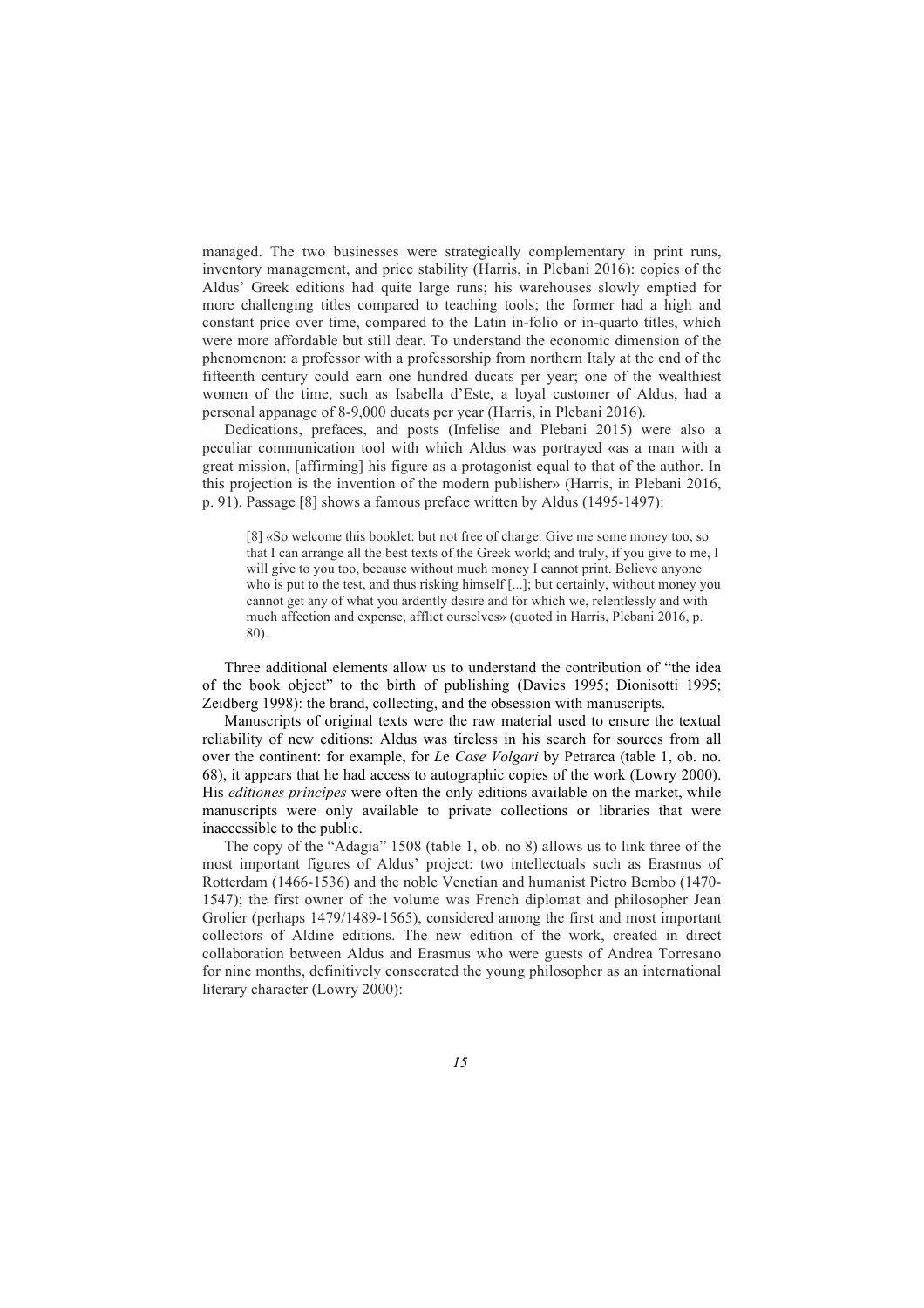[9] «in the disquisition in his book on the proverb *Festina lente* (hasten slowly) [Erasmus] tells the story of how Aldus found his famous printer's device, an emblem which illustrates the proverb by showing a dolphin, representing speed, twisted round an anchor, representing slowness or stability, after Pietro Bembo, one of Aldus' most assiduous collaborators in the first decade of his activity, presented him in the 1490s with an antique Roman coin displaying the image. It clearly caught Aldus' attention, so much so that he proceeded to adapt it as a printer's device for his firm, to display in their edition» (p. 181).

The very high production standards imposed by Aldus, early international collecting and the admiration of competitors fuelled counterfeiting (Lowry 1979): Lyon, for example, was one of the few markets in which craftsmen and printers could boast of circulating false high-quality Aldine editions. In two documents (Manutius 1502, 1503), Aldus addressed the readers directly explaining how to distinguish authentic Aldine editions. Aware of the originality and potential of his work, Aldus introduced his famous brand (1501) (passages [2] and [9]), attached to the motto "*festina lente*" (1503) to protect and enhance his publishing project (Nuovo 2013; Infelise 2016).

#### **Discussion and conclusion**

By consecrating his life to the "rebirth" and "restoration" of classical antiquity, Aldus indeed contributed to redesigning the relationship between: (i) literary and publishing business (Dionisotti 1995); (ii) the cultural life of his era and the socioeconomic context (Lowry 1979); (iii) the book manufacturer/designer and the deep intellectual and ideal drive on which western culture is still based to this day (Nuovo 2003). In terms of market creation (Araujo, Finch and Kjellberg 2010), Lowry summarises the nature of the revolution imposed by Aldus through his books:

[10] «[Aldus] certainly did not create the mass-market, as was once believed [...]. But he understood the mass-market and its methods thoroughly, and applied them to making the ordinary buyer feel something more than ordinary. What mattered was the state of mind that his books produced, that drive to 'liberate information' and 'satisfy any hunger for knowledge' which makes software companies invoke the name of Aldus to this very day. The number, cheapness or quality of the books matters less than the enthusiasm they provoked, and that enthusiasm could only be reproduced by the next stage in the dissolution of the walls, and the liberation of the knowledge they contain» (in Zeidberg 1998, p. 46).

*Materiality, institutional logics, and institutional work.* In this work, the collective action that focuses on the analysis efforts of neo-institutionalist perspectives has involved the formation of new organisational fields in terms of institutional dynamics of the market (Giesler and Fischer 2017): change processes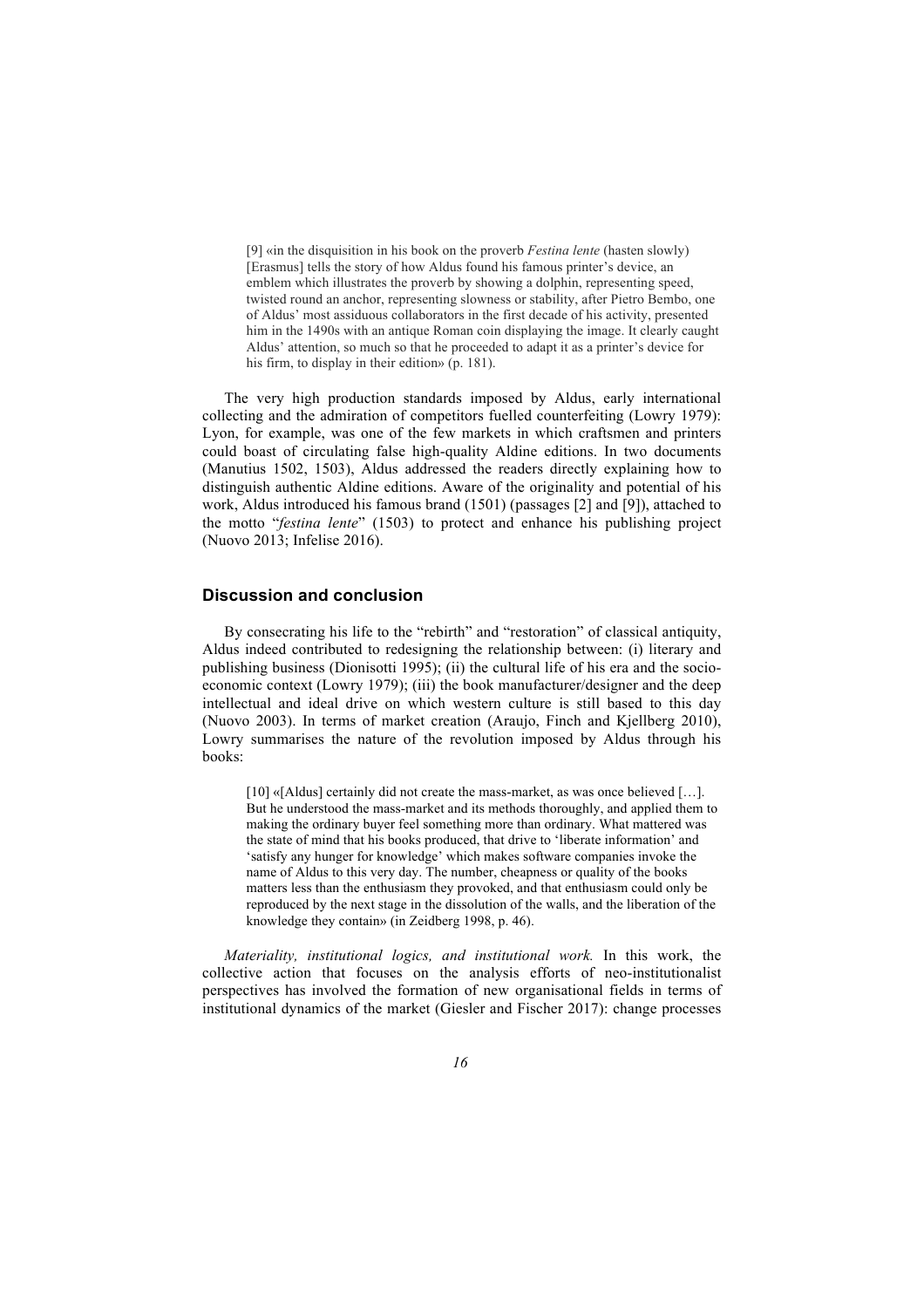require the effort of different actors, human (the work of individual or collective institutional business persons) and non-human (institutional architectures/ infrastructures, boundary objects, cultural artefacts). If the literature on market change development has recently paid a lot of attention to the consumer agency (Scaraboto and Fischer 2013; Martin and Schouten 2014; Dolbec and Fisher 2015), marketing studies and consumer research rarely face the same topic in terms of materiality of objects (Belk 1988; Maclaran *et al.* 2009; Araujo, Finch and Kjellberg 2010).

This research suggests that, within the most recent forms of neoinstitutionalism (Nicolini, Mengis and Swan 2012), different practice-based theoretical approaches, combined with each other, can propose an analysis pattern focused on the role of objects in triggering change processes (Gherardi 2012; Carlile *et al.* 2013). The objects and relationships in which they are inserted, because of intertwining relationships with social actors in an organisational field, play a decisive and primary role in triggering collective practices (in the form of *institutional work*) and in stabilising (*legitimacy*) the content and meaning of institutions (*institutional logics*), thus redefining the boundaries between different organisational fields (Dolbec and Fischer 2015).

According to Dolbec and Fischer's (2015) definition of market as organizational field, the emergence of modern publishing in Renaissance Venice is performed by the appearance of "modern book" and based on:

- the presence of a dual *institutional logic*, the cultural movement of Italian secular humanism and the extension of the production and commercial logic to printing books, which in Venice found a way to merge into collective practices and socialisation processes around the merchant-entrepreneur figure and, specifically, the publishing project of Aldus;
- forms of *institutional work* triggered by the innovative adoption of movable type, a "translation" process of technology created through shared practices and meanings on the materiality of Aldus' books.

*Market as a social system, co-created and focused on changing*. In general, within the institutional logic that manifested in peculiar forms in Venice, Aldus' book assumed its modern form, transforming itself from an object to a political project capable of developing cultural change for the next five centuries.

The peculiarity of the birth of modern publishing is connected to the transposition of the original organisational field ("typography" which imitated "manuscripts"), literally redesigned by collectively constructing the meaning of technology (printing with movable type). In general, different categories of actors and different categories of objects, practices, and spaces produce a collective redefinition of the boundaries of an existing organisational field or a completely new one (Giesler 2012; Ertimur and Coskuner-Balli 2015; Martin and Schouten 2014; Warde 2014). Secondly, institutional dynamics redefine the very ontology of the markets as necessarily cultural (co-constructed) phenomena, linked to the entwinement of institutional logics and different social dimensions. This dimension justifies the adoption of specific research strategies such as, in this case, the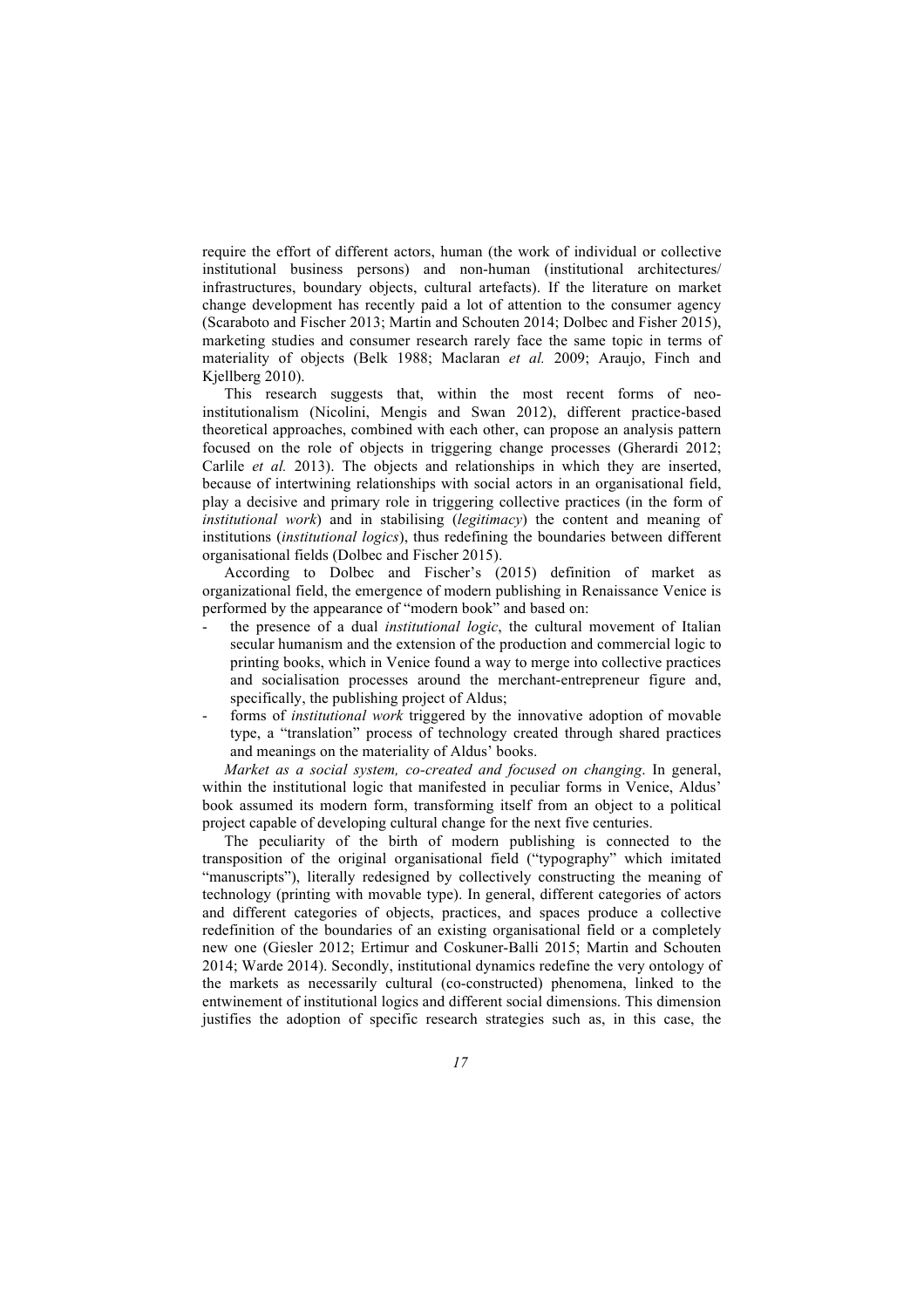approach of ANT and historical institutionalism (Giesler and Fischer 2017). Finally, in this work, the focus on change and development (Martin and Schouten 2014; Scaraboto and Fischer 2013; Figueiredo and Scaraboto 2016) leads back to the materiality of the objects around which "shift" of the modern book has taken shape, as well as having been designed by the cultural action imposed by Aldus' "social world".

*Concluding remarks*. The perspective taken aims to trace an analysis path in order to understand how the study of books and their history has much in common with several phenomena related to the "transition of objects" (which become "things"): the suggested bibliography study method of taking the empirical route of materiality allows us to understand the social practices and institutional dynamics of consumer processes and market change in a single and coherent epistemological and theoretical framework.

### **References**

- Alvesson M., Sandberg J. (2011). Generating research questions through problematization. *Academy of Management Review*, 36, 2, 247-271.
- Araujo L., Finch J. and Kjellberg H. (eds.) (2010). *Reconnecting Marketing to Markets*. Oxford: OUP.
- Barad K. (2003). Posthumanist Performativity: Toward an Understanding of How Matter Comes to Matter. *Signs: Journal of Women in Culture and Society*, 28, 801-31.
- Belk R. (1988). Possessions and Extended Self. *Journal of Consumer Research*, 15, 2, 139- 168.
- Bijker W.E., Hughes T.P. and Pinch T. (eds.) (1987). *The Social Construction of Technological Systems*. Cambridge (MA): MIT Press.
- Bodei R. (2014). *La vita delle cose*. Digital edition, Roma-Bari: Laterza.
- Callon M. (ed.) (1998). *The laws of the markets*. Oxford: Blackwell.
- Carlile P.R., Nicolini D., Langley A. and Tsoukas H. (eds.) (2013). *How Matter Matters. Objects, Artefacts, and Materiality in Organization Studies*. Oxford: OUP.
- Dolbec P.-Y., Fischer E. (2015). Refashioning a Field? Connected Consumers and Institutonal Dynimics in Markets. *Journal of Consumer Research*, 41, 1447-1468, doi: 10.1086/680671
- Ertimur B., Coskuner-Balli G. (2015). Navigating the Institutional Logics of Markets: Implications for Strategic Brand Management. *Journal of Marketing*, 79, March, 40-61.
- Figueiredo B., Scaraboto D. (2016). The Systemic Creation of Value Through Circulation in Collaborative Consumer Network. *Journal of Consumer Research*, 43, 509-533, doi: 10.1093/jcr/ucw038
- Fligstein N. (2001). *The Architecture of Markets*. Princeton: PUP.
- Gherardi S. (2012). *How to Conduct a Practice-Based Study. Problems and Methods.*  Chaltenham: Edward Elgar.
- Giesler M. (2012). How Doppelgänger Brand Images Influence the Market Creation Press: Longitudinal Insights from the Rise of Botox Cosmetic. *Journal of Marketing*, 76, 55- 68, doi: 10.1509/jm.10.0406.
- Giesler M., Fischer E. (2017). Market system dynamics. *Marketing Theory*, p. 3-8, doi: 10.1177/1470593116657908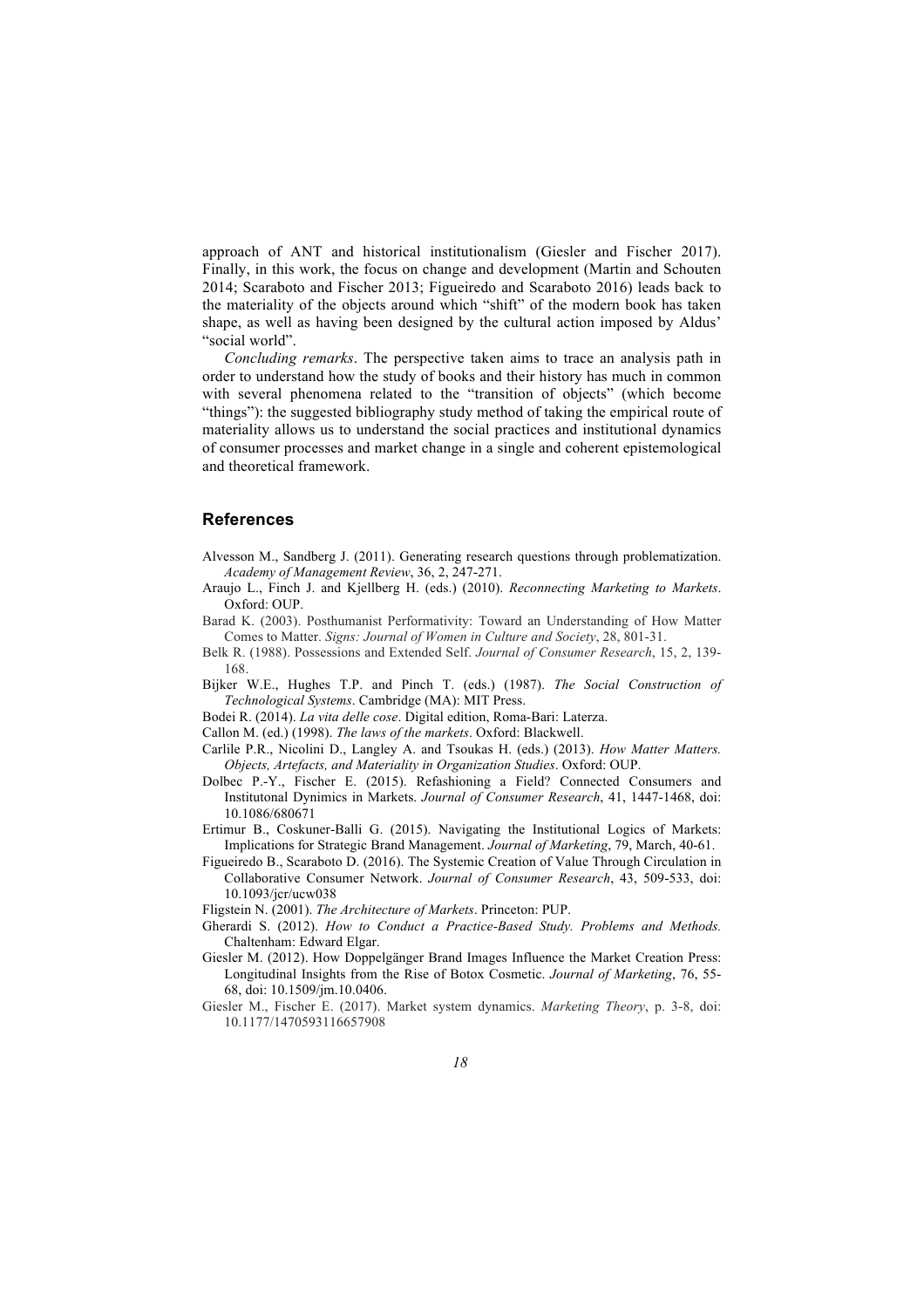- Greenwood R., Oliver C., Suddaby R. and Sahlin-Anderson K. (eds.) (2008). *The Sage Handbook of Organizational Institutionalism*. London: Sage.
- Knorr-Cetina K. (1997). Sociality with objects: Social relations in post social knowledge societies. *Theory, Culture, Society,* 14(4).
- Latour B. (2005). *Reassembling the Social*. Oxford: OUP.
- Latour B. and Weibel P. (eds.) (2005). *Making Things Public. Atmospheres of Democracy*. MIT Press.
- Law J. (ed.) (1986). *Power, Action and Belief*. London: Routledge.
- Law J. (ed.) (1991). *A Sociology of Monsters: Essays on Power, Technology and Domination*. London: Routledge.
- Lawrence T.B., Suddaby R. (2006). Institutions and Institutional Work. In: Clegg S.R., Hardy C., Lawerence T.B. and Nord W.R. (eds.), *Handbook of organization studies*. London: Sage.
- Maclaran P., Saren M., Stern B. and Tadajewski M. (eds.) (2009). *Marketing Theory*. London: Sage.
- Marketing Theory (2017). *Market System Dynamics*. Special issue, vol. 17(1).
- Martin D.M., Schouten J.W. (2014). Consumption-Driven Market Emergence. *Journal of Consumer Research*. 50, 855-870, doi: 10-1086/673196
- Monteiro P., Nicolini D. (2014) Recovering Materiality in Institutional Work: Prizes as an Assemblage of Human and Material Entities. *Journal of Management Inquiry*, 24(1), 61-81, doi: 10.1177/1056492614546221
- Nicolini D. (2012) *Practice Theory, Work, and Organization*. OUP, Oxford.
- Nicolini D., Mengis J., Swan J. (2012). Understanding the Role of Objects in Cross-Disciplinary Collaboration. *Organization Science*, 23(3), 612-629, doi: 10.1287/orsc.1110.0664
- Olsen B. (2013). *In Defense of Things*. Plymouth (UK): AltaMira Press.
- Orlikowski W.J. (2008). Sociomaterial practices. *Organization Studies,* 28(9).
- Scaraboto D. (2015). Selling, Sharing, and Everything In Between: The Hybrid Economies of Collaborative Networks. *Journal of Consumer Research*, 39, 1234-1257, doi: 10.1093/jcr/ucv004
- Scaraboto D., Fischer E. (2013). Frustrated Fashionistas: An Institutional Theory Perspective on Consumer Quests for Greater Choice in Mainstreams Markets. *Journal of Consumer Research*, 42, 152-176, doi: 10.1086/668298.
- Schatzki T.R. (2002). *The Site of the Social.* Penn State University Press.
- Star S.L., Griesemer L. (1989). Institutional ecology, 'Translation', and Boundary Objects: Amateurs and professionals on Berkeley's museum of vertebrate zoology. *Social Studies of Sciences*, 19.
- Suchman L. (2005). Affiliative Objects. *Organization*, 12, 3, 379-399, doi: 10.1177/1350508405051276.
- Suddaby R., Foster W.M. and Mills A.J. (2014). Historical Institutionalism. In: Bucheli M., Wadhwani R.D. (eds.). *Organizations in Time*. Oxford: OUP.
- Warde A. (2014). After taste: Culture, consumption and theories of practice. *Journal of Consumer Culture*, 14(3), 279-303, doi: 10.1177/1469540514547828.

#### *Further reading*

Belk R. (eds.) (2006). *Handbook of Qualitative Research Methods in Marketing*. Northampton : Edward Elgar.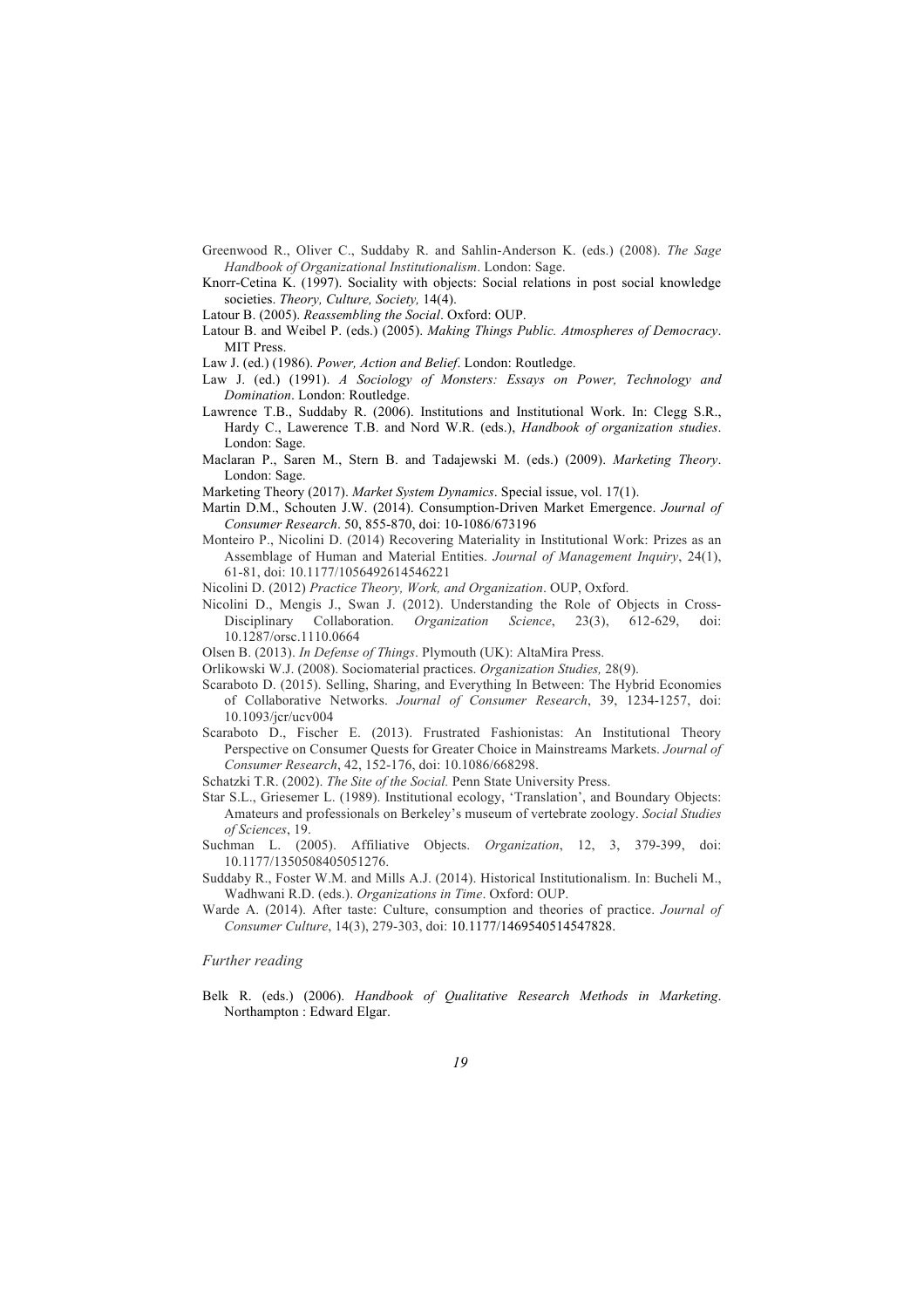- Hampel C.E., Lawrence T.B. and Tracey P. (2017). Institutional Work: Taking Stock and Making Matter. In: Greenwood R., Oliver C., Lawrence T.B. and Meyer R. (eds.). *The Sage Handbook of Organizational Institutionalism*, Chapter 21. London: Sage.
- Humpreys A. (2010). Megamarketing: The Creation of Markets as a Social Process. *Journal of Marketing*, 74, March, 1-19.
- Tadajewski M. (2010). Towards a history of critical marketing studies. *Journal of Marketing Management*, 9/10, 773-824, doi: 10.1080/02672571003668954.
- Tadajewski M. (2011). Producing historical critical marketing studies: theory, method and politics. *Journal of Historical Research in Marketing*, 3(4), 549-575, doi: 10.1108/17557501111183662

#### *Primary and secondary materials*

- Beltramini G., Gasparotto F. (2016). *Aldo Manuzio. Renaissance in Venice*, Catalogo della mostra, Venice: Marsilio
- Brown H.F. (1891). *The Venetian Printing Press: An Historical Study Based upon Documents for the Most Part Hitherto Unpublished*. London: J.C. Nimmo.
- Castellani C. (1888). *I privilegi di stampa e la proprietà letteraria in Venezia dalla introduzione della stampa in città fin verso la fine del secolo scorso*, Vicenza: Fratelli Visentini (source: Bibliothèque Nationale de France, Département Littérature et Art, 8- Q PIECE-1619, gallica.bnf.fr).
- Colonna F. (1499/2004). *Hypnerotomachia Poliphili: Riproduzione dell'edizione aldina del 1499 – Introduzione, traduzione e commento*. Ariani M., Gabriele M. (a cura di), 2 voll., Adelphi: Milano.
- Davies M. (1995). *Aldus Manutius. Printer and Publisher of Renaissance Venice*, London: The British Library.
- Dionisotti C. (1995). *Aldo Manuzio umanista e editore*. Milano: Il polifilo.
- Dondi C., Harris N. (2013). *Oil and Green Ginger*. The Zornale of the Venetian Bookseller Francesco de Mediis, 1484-1488. In: Walsby M., Constantinidou N. (eds.), *Documenting the Early Modern Book World.* Boston: Brill

Eisenstein E.L. (1982). *The Printing Press as an Agent of Change*. Cambridge (MA): CUP.

Febvre L., Martin H.-J. (1958). *L'apparition du livre*. Edition Albin Michel.

- Fulin R. (1882). "Documenti per servire alla storia della tipografia veneziana". In *Archivio Veneto*, 82-212, 390-405.
- Howsam L. (2006). *Old Books and New Histories: An Orientation to Studies in Book and Print Culture*. University of Toronto Press.
- Infelise M. (ed.) (2016). *Aldo Manuzio. La costruzione del mito*. Venezia: Marsilio
- Infelise M., Plebani T. (eds.) (2015). *Aldo Manuzio. La voce dell'editore. Prefazioni e dediche*. Venezia: Marsilio.
- Kirwan R., Mullins S. (eds.) (2015). *Specialist markets in the Early Modern Book World*. Boston-Leiden: Brill.
- Lowry M. (1979/2000). *The world of Aldus Manutius: business and scholarship in Renaissance Venice*. Oxford: Blackwell.
- Manutius A. (1502). "Aldus Manutius's Petition against Counterfeiters, Venice (1502)". In: *Primary Sources on Copyright (1450-1900),* eds., Bently L., Kretschmer M., www.copyrighthistory.org (source: scanned from the manuscript held in the Venetian State Archive, ASV, Senato Terra, reg. 14, c. 112r).